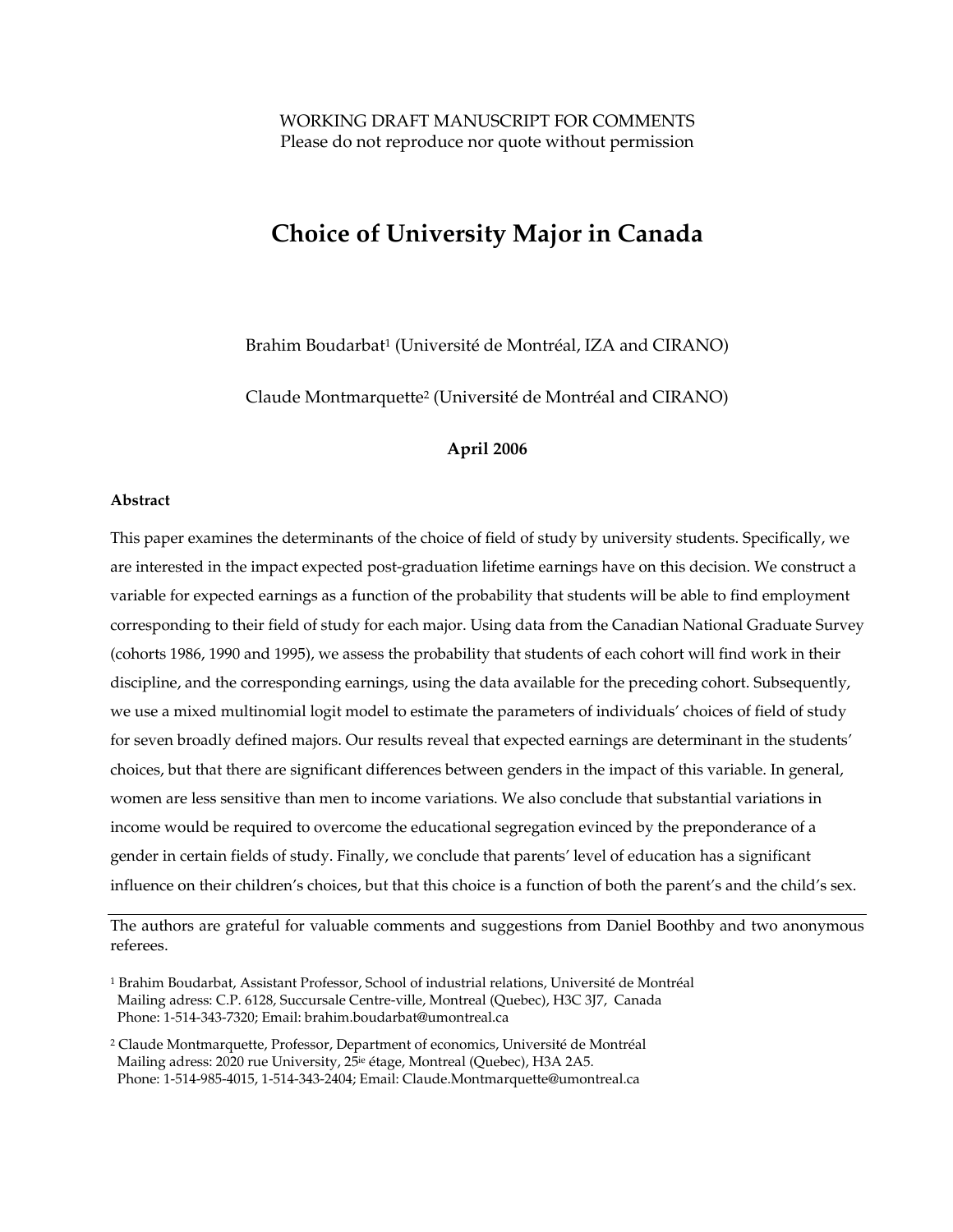## **I. Introduction**

 $\overline{a}$ 

University education has expanded to a remarkable extent in Canada. According to Canadian census data, the proportion of the population aged 25 to 64 years (the working-age population) with a degree, certificate, or diploma from a university rose from 12.9% to 16.9% between 1981 and 1991, and then to 22.6% in 2001. Within this age group, the percentage of individuals with a bachelor's degree nearly doubled during the same period, from 6.7% in 1981 to 12.8% in 2001. Furthermore, the rates at which bachelor's degrees and first professional degrees<sup>1</sup> were awarded rose considerably, from 18% in 1976 to 28% in 1991, then to 32% in 1995, where it essentially held steady until 1998 (Canadian Education Statistics Council, 2003). Moreover, Canada is ranked fourth among OECD nations in terms of the proportion of the working-age population with a university degree. This proportion was 22% in Canada in 2003 (same as the Netherlands), versus 29% in the United States and Norway and 25% in Denmark (Education at a Glance 2005, OECD). Consequently, it appears vital for education policy in Canada to grasp individuals' university-related decisions, and their interaction with labour market conditions, if education is to continue to function as an engine of the country's socio-economic development.

According to the theory of human capital, individuals should continue to invest in education as long as marginal benefits exceed marginal costs. A large number of empirical studies support this position, demonstrating that high levels of education are associated with high income levels (see Card, 1999, for a recent review). Consequently, this positive pecuniary yield would be a primary element of investment in human capital. However, relatively fewer studies have addressed the issue of choice of field of study for a given education level (horizontal choice) rather the choice of number of years of education (vertical choice). In this study we will examine the process by which students in Canadian universities select a field of study. Specifically, we are interested in students' sensitivity to the expected income associated with each field of study when they make this decision. Although they do not account for the selection process, Boothby (1999) and Finnie (1999) show that wages gaps between university majors in Canada are substantial. Several existing studies stress the determinant role played by such wages gaps are determining in the choice of a

<sup>&</sup>lt;sup>1</sup> Defined as the number of graduates as a percentage of the 22 year-old population, i.e. the typical age at which a bachelor's degree or a first professional degree is received.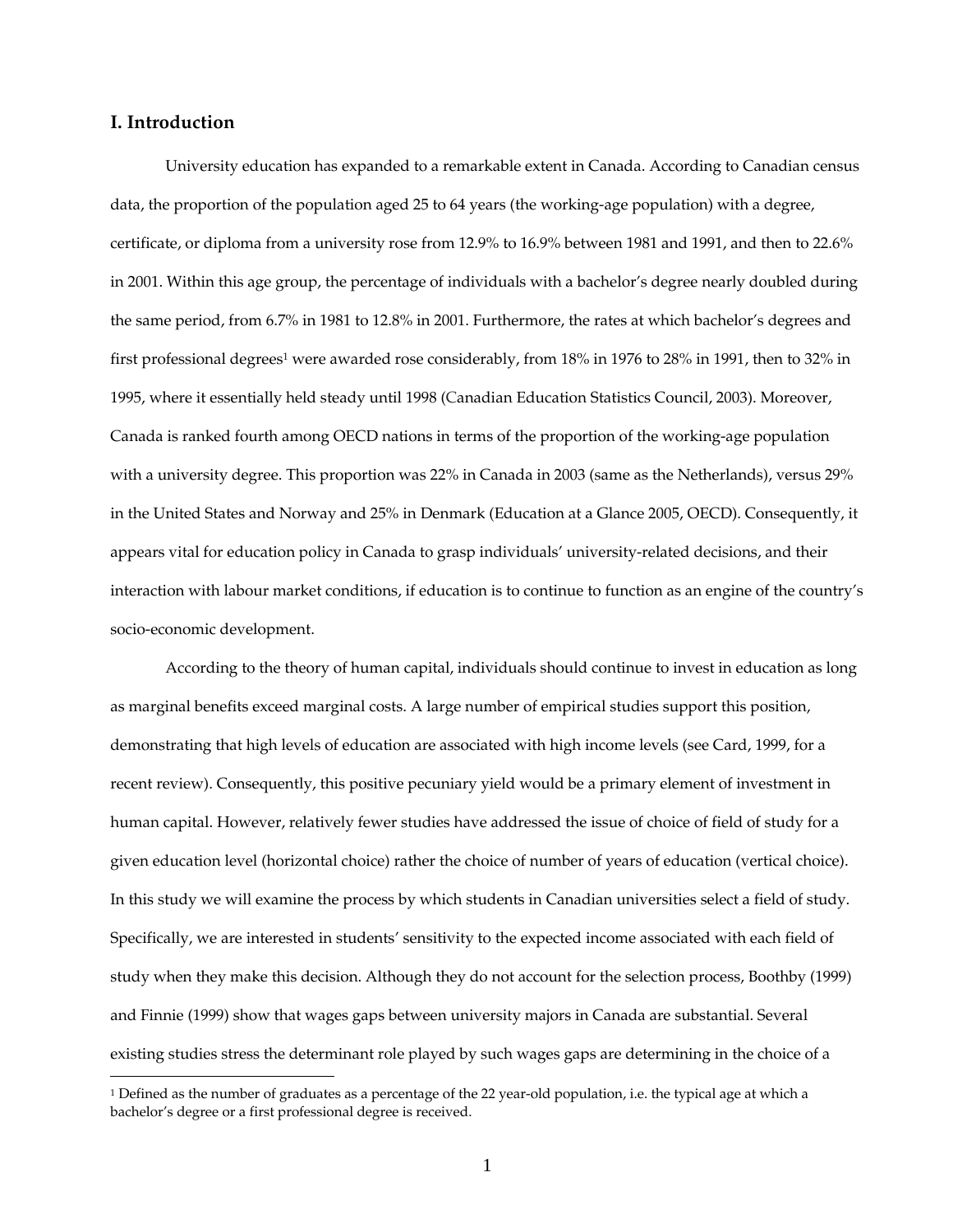major (see for example, Polachek, 1978, Berger, 1988, Paglin et Rufolo, 1990, Montmarquette, Cannings et Mahseredjian 2002, Arcidiacono, 2004, and Boudarbat, 2004). The choice of field of study is thus compatible with an income maximization problem. Berger (1988) shows that students are more strongly influenced by lifetime income than by initial income. Moreover, Polachek (1978) suggests that expectations regarding the extent of future labour-force participation also play a role in this choice. Individuals planning intermittent participation in the labour force avoid fields (such as the sciences) requiring a high level of on-the-job training. Blakemore and Low (1984) propose a similar argument, postulating that young women who expect to drop out of the labour force to have children tend to select disciplines that are less prone to atrophy or obsolescence. Fiorito and Dauffenbach (1982) reveal that the choice of field of study is also determined by individuals' abilities and preferences. Paglin and Rufolo (1990) and, more recently, Arcidiacono (2004) demonstrate that quantitative abilities are among the most important factors in the choice of field of study and the labour market outcomes. In Montmarquette, Cannings and Mahseredjian (2002), expected income in a particular field of study depends on the perceived probability of success in that field. The authors also find differences in the impact of expected earnings on the choice of discipline by gender and race. Women are less influenced by this variable than men. This is also true of "non-white" versus "white" students. Thomas and Montmarquette (2005) state that differences between men's and women's educational choices are more clearly delineated in terms of field of study than in the level of education. Finally, results for the impact of male-female income differentials are supported by the Boudarbat's (2004) study of community college students in Canada (Cégeps in Quebec). In addition, Boudarbat shows that youths having acquired work experience before attending college put more weight on earnings in their decisions.

For each field of study, a key factor that may affect expected income, and one which has been ignored in existing studies, is whether the job to be held after graduation will be linked to the field of study. For all fields, graduates who have jobs that correspond to their studies earn more than those who don't (Boothby, 1999). Thus, a major contribution of our study is accounting for the probability that students will be able to find employment in their fields when determining the expected lifetime income in each major.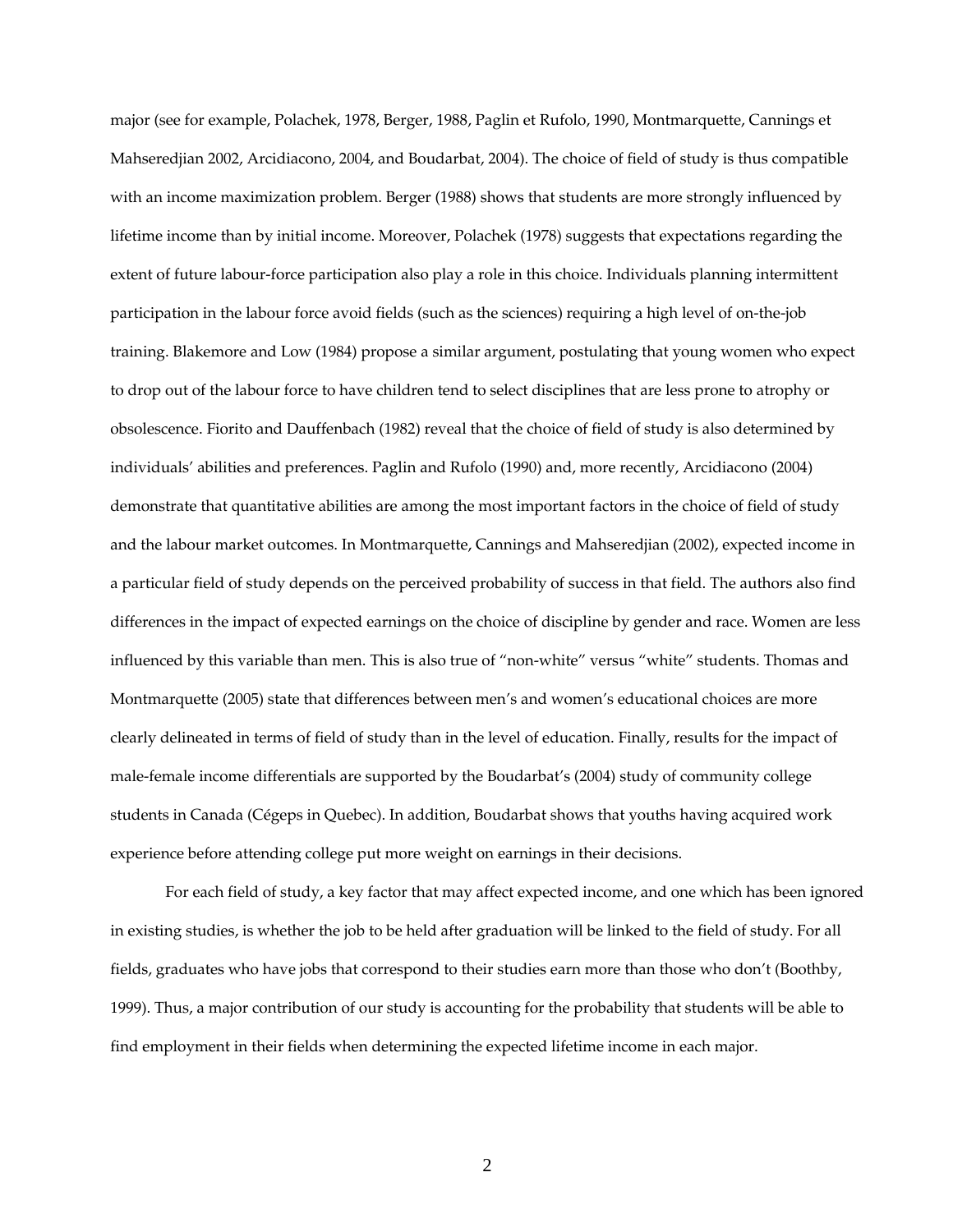For the empirical study we use data from the National Graduate Survey (NGS) for Canadian public post-secondary institutions. We use data for three cohorts: 1986 (6,662 graduates), 1990 (6,787 graduates), and 1995 (5,259 graduates). The inclusion of data from different cohorts has the advantage of permitting account to be taken of variations across field of study and time. This allows the demand for various fields to react (adjustment) not only to interdisciplinary income gaps, but also to the intertemporal evolution of incomes within disciplines.

A major obstacle that arises with this kind of study is that individual-specific rates of returns to studies are plagued by a fundamental selection problem. The problem is that earnings are generally only observed after the schooling investment has been completed. Since earnings before schooling is completed are generally missing, the earnings gain from each field of study choice cannot be measured directly. Willis and Rosen (1979), as well as several subsequent studies, suggest using income estimates corrected for selectivity bias to predict the income associated with each field of study for all students. However, the reliability of this econometric technique is critically dependent on the availability of instruments that explain students' choices without affecting the returns to fields of study. We opt for a more practicable measure of income that is available to students when they are making their choices. In our model, 1990 graduates base their decisions on income data for the preceding NGS cohort, i.e. the class of 1986. Similarly, 1995 graduates refer to their predecessors, the class of 1990. Practically, this means that the coefficients used to predict incomes of the persons in a given cohort are estimated from data for the preceding cohort. The benefit of this approach is that the coefficients in question are independent of the sample for which we are analysing the decision process.

Our empirical results reveal that the expected lifetime income associated with each field of study is a decisive factor in students' choices. However, there are significant differences between the genders in the impact of expected lifetime income. In general, women are less sensitive than men to income variations. We further conclude that substantial shifts in income would be necessary to motivate a member of one gender to choose a field dominated by the other gender. Also, we find a significant relationship between parents'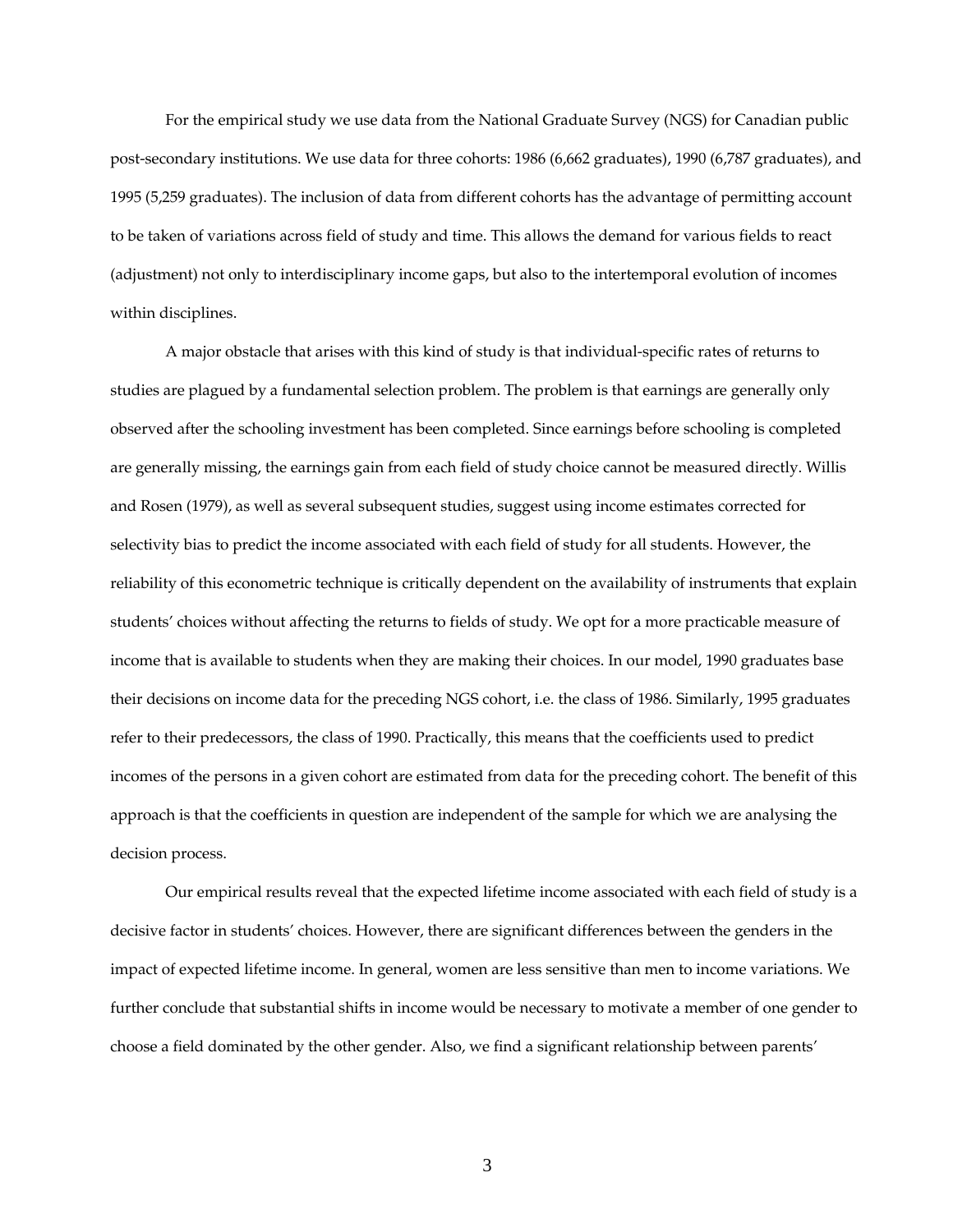education levels and their children's choices, but that this relationship is conditioned by the sex of both the parent and the child.

The remainder of this document is organized as follows. Section II presents a descriptive analysis of the NGS data. Section III describes the econometric approach, and Section IV discusses the main empirical results. Section V concludes.

## **II. Data and descriptive analysis**

In this study we use data from the National Graduate Survey (NGS) for Canadian public postsecondary institutions. The survey, conducted every five years, examines graduates' access to jobs and working conditions, among other issues. Each cohort is canvassed twice: two and five years after graduation. The target population consists of individuals having obtained a degree or a certificate of postsecondary studies from a public Canadian postsecondary educational institution (university, college, trade school) in the reference calendar year, or having satisfied the requirements for such a diploma or certificate. The survey excludes graduates from private postsecondary educational institutions and those having completed a continuing education program (mature students), unless they received a diploma or a certificate. Individuals who completed part-time trade programs or professional training courses lasting less than three months, or who did not live in Canada or the United States at the time of the survey, were also dropped from the sample. The survey covered the classes of 1982, 1986, 1990, 1995, and 2000. For reasons of data availability and quality, only data for the 1986, 1990, and 1995 cohorts were used in the current study. Recall that we only retained graduates having obtained a bachelor's degree or a first professional degree.

Some descriptive statistics relevant to our study are presented in Table 1. The data confirm the key role young people assign to income in the choice of field of study. Thus, nine out of ten graduates from 1990 and 1995 cohorts rank income prospects as important or very important in their choice of major. By field of study, graduates from "Fine arts and humanities" assign relatively less weight to income than graduates from "Commerce and business," virtually all of whom rank pecuniary considerations as very important. Similarly, a correspondence between field of study and employment was important or very important for

4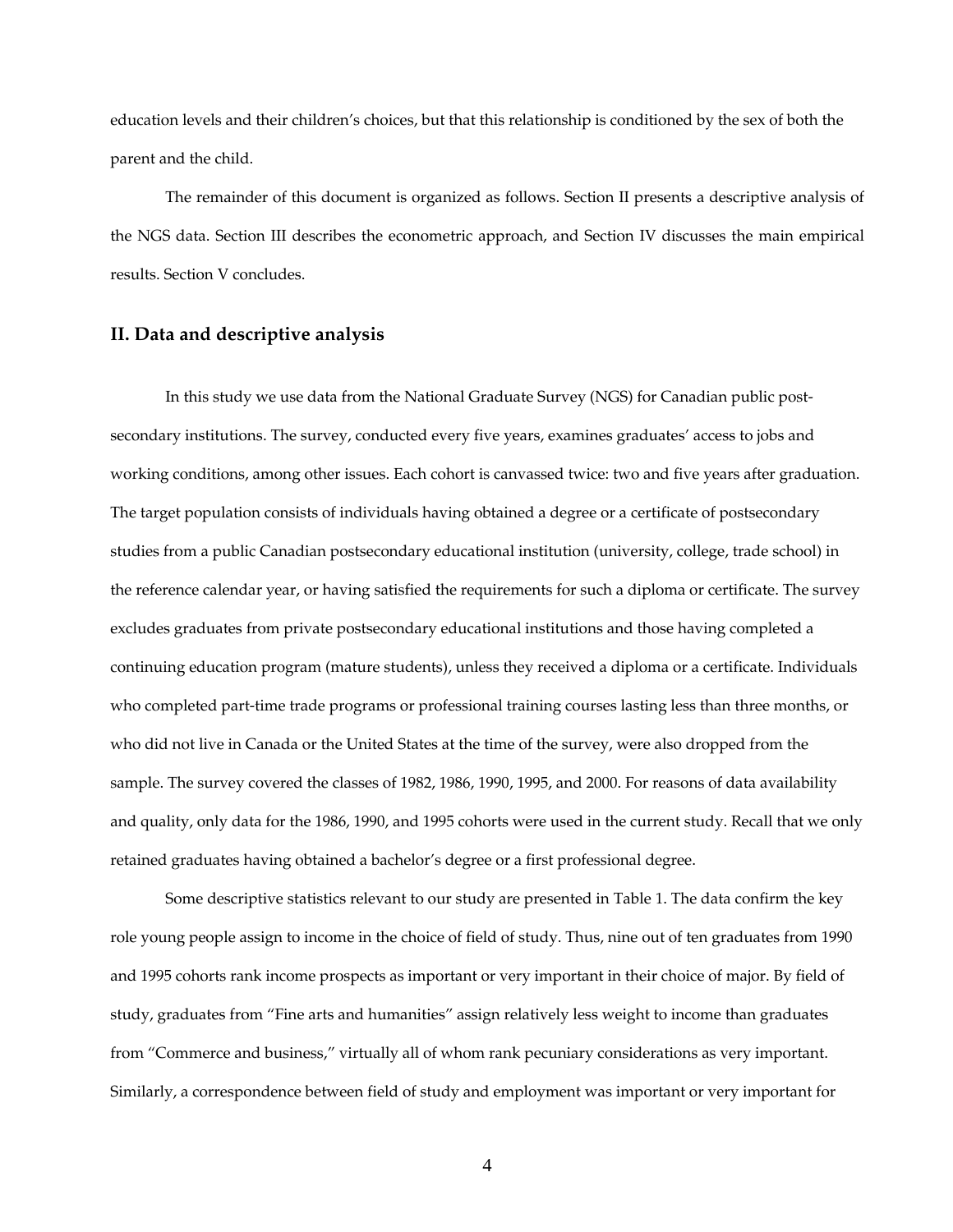nine out of ten 1990 graduates. This ratio increased eight points between 1986 and 1990. Unfortunately, this information is not available for the class of 1995. Once again, graduates from "Fine arts and humanities" stand out from the herd, since only approximately 15 out of 20 of them assign importance to the job-field of study relationship, compared with about 19 of 20 in the fields of "Education," "Commerce and business," "Health," and "Sciences." Consequently, we see that market variables, as represented by income and the jobeducation skills match, remain globally important in students' decisions.

The NGS data also allows us to assess the relevance of young people's decisions. Thus, a little over two thirds of graduates maintain that they would make the same choice if they had to do it over again. Either these students made good forecasts, or factors that are invariant predominate in their decision functions. By field of study, graduates from "Social sciences" and "Agriculture and biological sciences" would be most inclined to reconsider their original choice. At the other end of the spectrum, those from "Education," "Health," and "Sciences" are relatively the most satisfied with their decision.

Table 1 also indicates the proportion of graduates who relied on the student loans program to finance their studies. Eligibility for student loans depends on parents' participation in the cost of education. The student must, in fact, demonstrate financial need to qualify. Thus, having recourse to a student loan can serve as a good proxy for the wealth of the graduate's family. A little over one half of the 1990 graduates borrowed money from the student loans program, while 42% of the class of 1995 described this means of financing as one of the two main sources of funding for their studies. A further indicator of the students' standard of living is their parents' level of education. We observe that the proportion of students with (at least) one parent having attended university is constantly rising, which is consistent with the upward trend in the proportion of the working age population pursuing university studies.

For one in five of the 1995 graduates, the main activity prior to starting their program was working. This proportion is down from its 1990 level, especially for "Education." The field "Health" is the only exception in this respect, reflecting the fact that it features the greatest number of graduates with previous professional experience. In light of these facts, it appears that, for many students, enrolling in university is more a matter of continuity than of returning to school. This is not the case for community college graduates,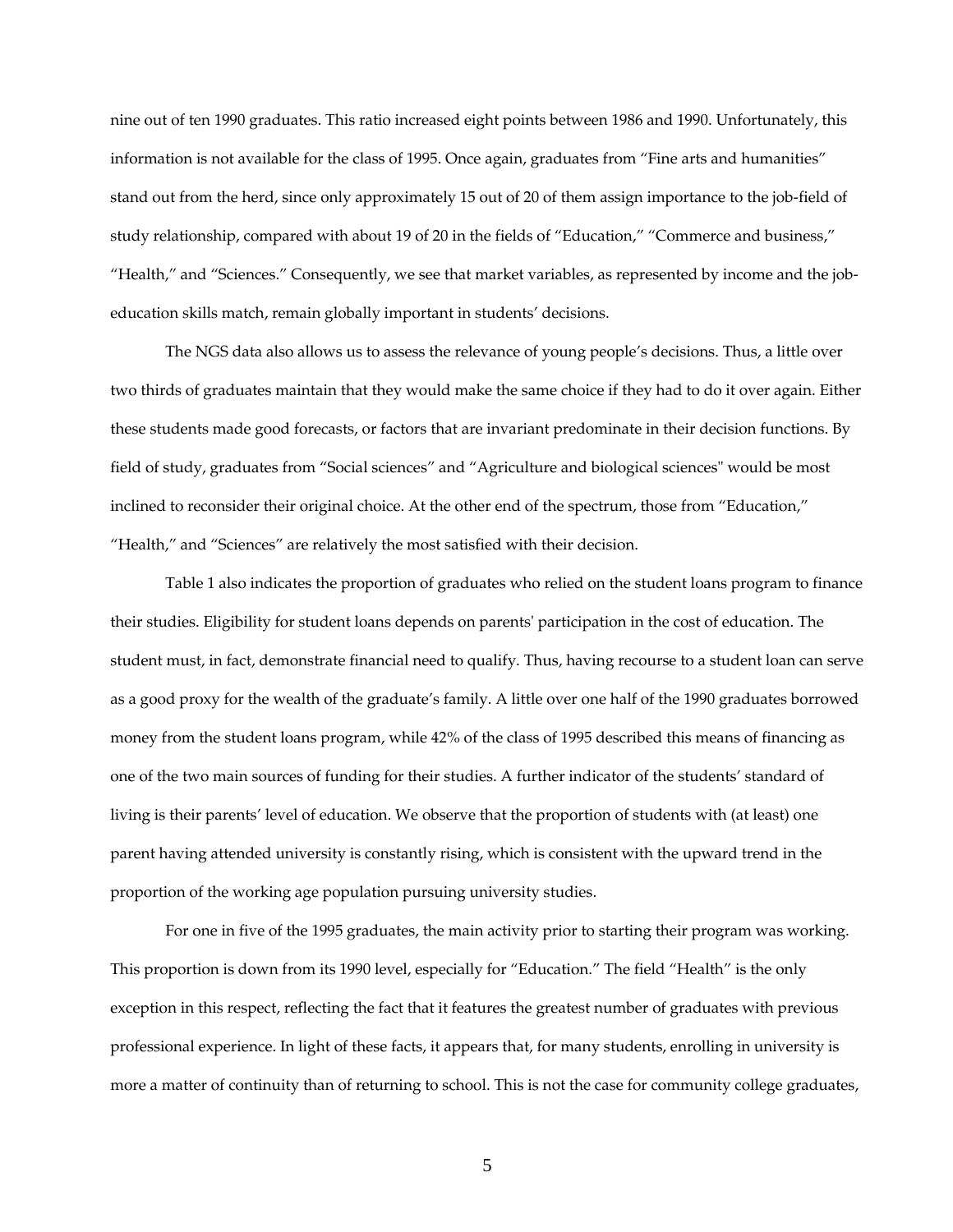over 40% of whom were on the job market before beginning their program. The age gap between these two education levels at the time of graduation corroborates this observation. Thus, even though college studies are shorter, graduates from those programs are older than those from bachelor's programs on average (a little over 27 years for the former, versus a little less than 25 years for the latter).

It is of some interest to note that barely half the graduates from the class of 1995 were holding a job closely related to their field of study two years after being awarded their diplomas. However, this proportion had risen significantly over time, since it was only 38% for the 1990 cohort. This latter group seems to have been stymied by the recession of the early 1990s. The least likely to find a job in their field are graduates from "Fine arts and humanities," followed by "Agricultural and biological sciences" and "social sciences." We note that these graduates assign the least importance to the job-education skill relationship. Conversely, the closest job-studies correspondence is found among "Health" and "Education" graduates.

Two years after graduation, the average annual earnings of the class of 1995 were \$33,818 (in constant 2000 dollars) for full-time workers (\$30,564 when part-time workers are included). This is 9.2% less than the corresponding mean for 1990 graduates. Nonetheless, three years later (i.e. five years after graduation), fulltime workers from the 1995 cohort were earning \$44,326 on average (\$42,198 when part-time workers are included), or 4.7% more than their 1990 counterparts. Consequently, even though they started from lower salaries, the 1995 graduates subsequently benefited from greater wage increases allowing them to recoup their gap with respect to the 1990 cohort. By field of study, the highest mean salaries are in "Health" and "Sciences," and the lowest in "Fine arts and humanities" and "Agricultural and biological sciences."

As shown in Table 2, earnings are on average higher when employment is directly linked to the field of study. In the case of the class of 1995, the mean annual earnings (two years after graduation) were 20.2% higher when the job was directly related to the field of study. This premium was up considerably, since it was only 12.5% for 1990 graduates. If we only consider the 1995 cohort, the benefit of finding work in a field related to one's studies is greatest for graduates in the "Social sciences" (+25.6%) and "Education" (+22.0%), and least in "Health" (+3.0%) and "Sciences" (+5.8%). Thus, our approach, consisting of assessing the value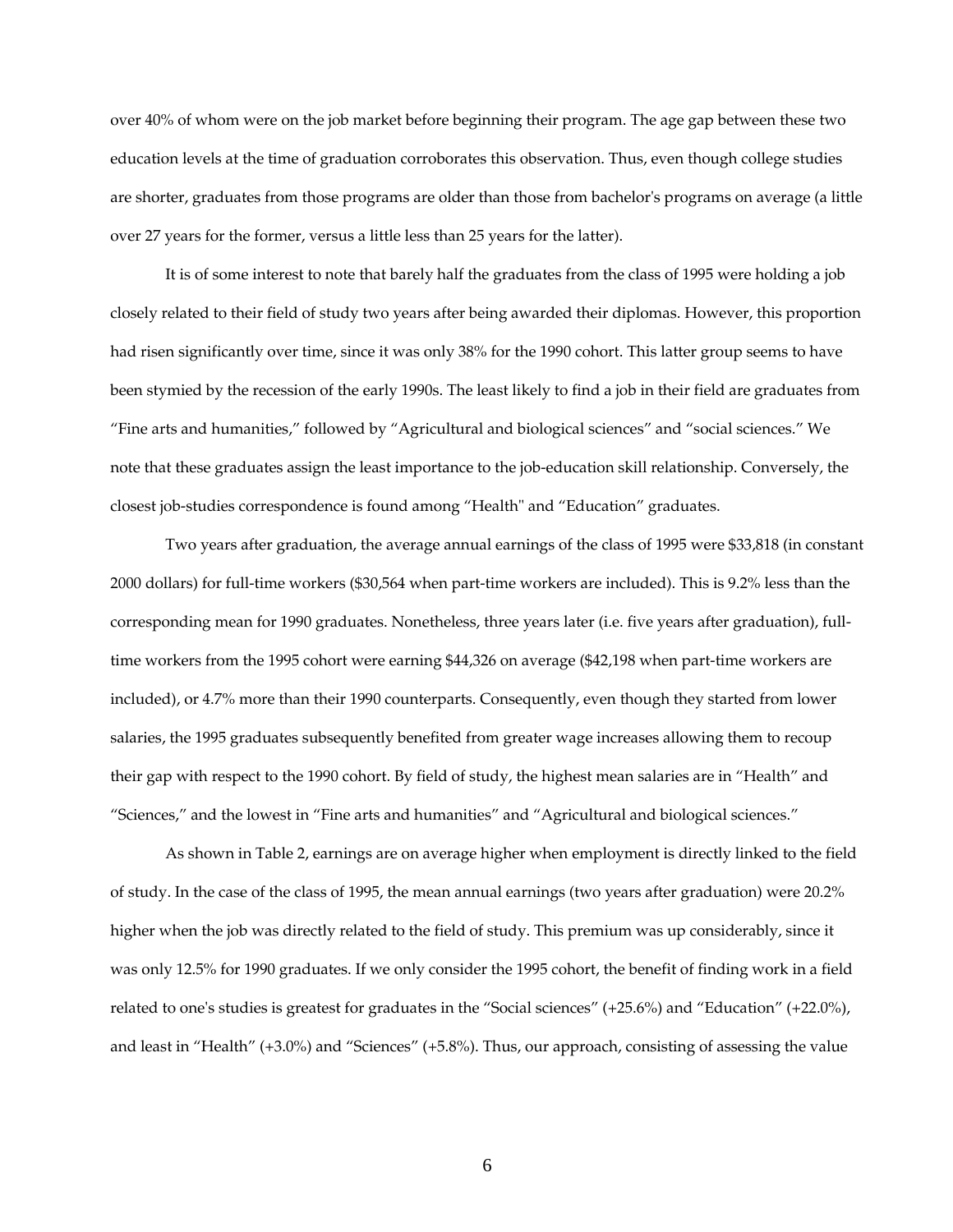of expected income for each field of study while accounting for the job-studies relationship, proves to be well founded.

Finally, it is of some interest to note that the distribution of graduates across the seven fields of study, when the sexes are pooled, changed very little between 1990 and 1995, as borne out by Table 3. The observed variations fall within a one percentage point interval. However, we point that there was a 0.96 point increase in the share of "Social sciences" graduates and a 0.75 point decline in the share of "Health." By gender, we specifically note a 2.03 points increase in female graduates from "social sciences" versus a 0.93 point decline in males graduating from the same major. On the other hand, the data in Table 3 indicate that women's likelihood of choosing studies in "Sciences" is approximately one fifth of men's. Conversely, women are more liable to opt for "Health" studies —a widely known fact. This educational segregation translates into occupational segregation, which in turn perpetuates the former. Thomas and Montmarquette (2005) argue that occupations in which there are more men than women are associated with academic disciplines that are also dominated by men: to wit, the technical and scientific fields. The same applies to occupations dominated by women: principally the field of health. The authors add that it is relatively easier to find work in a field in which one's sex has greater representation than where it doesn't. For example, a woman having studied engineering is liable to encounter hurdles on the job market, owing to prejudices amongst employers and within the workplace. It is thus prudent, a safe investment, to study in a field in which one's sex is dominant or at least equally represented.

## **III. Econometric Specifications**

Assume that there are J fields offered at university. Assume also that the reduced-form expected utility index in the field of study *j* can be expressed as follows (for convenience we omit the subscript i related to individuals):

$$
U_j^* = \theta_j Z + \alpha E_j + \mu_j, j = 1 \text{ to } J \tag{1}
$$

*Z* is a vector of observed individual-specific characteristics that influence students' choices, *Ej* is log lifetime earnings expected after graduation in field j, and  $\mu_j$  is a random component that captures unobserved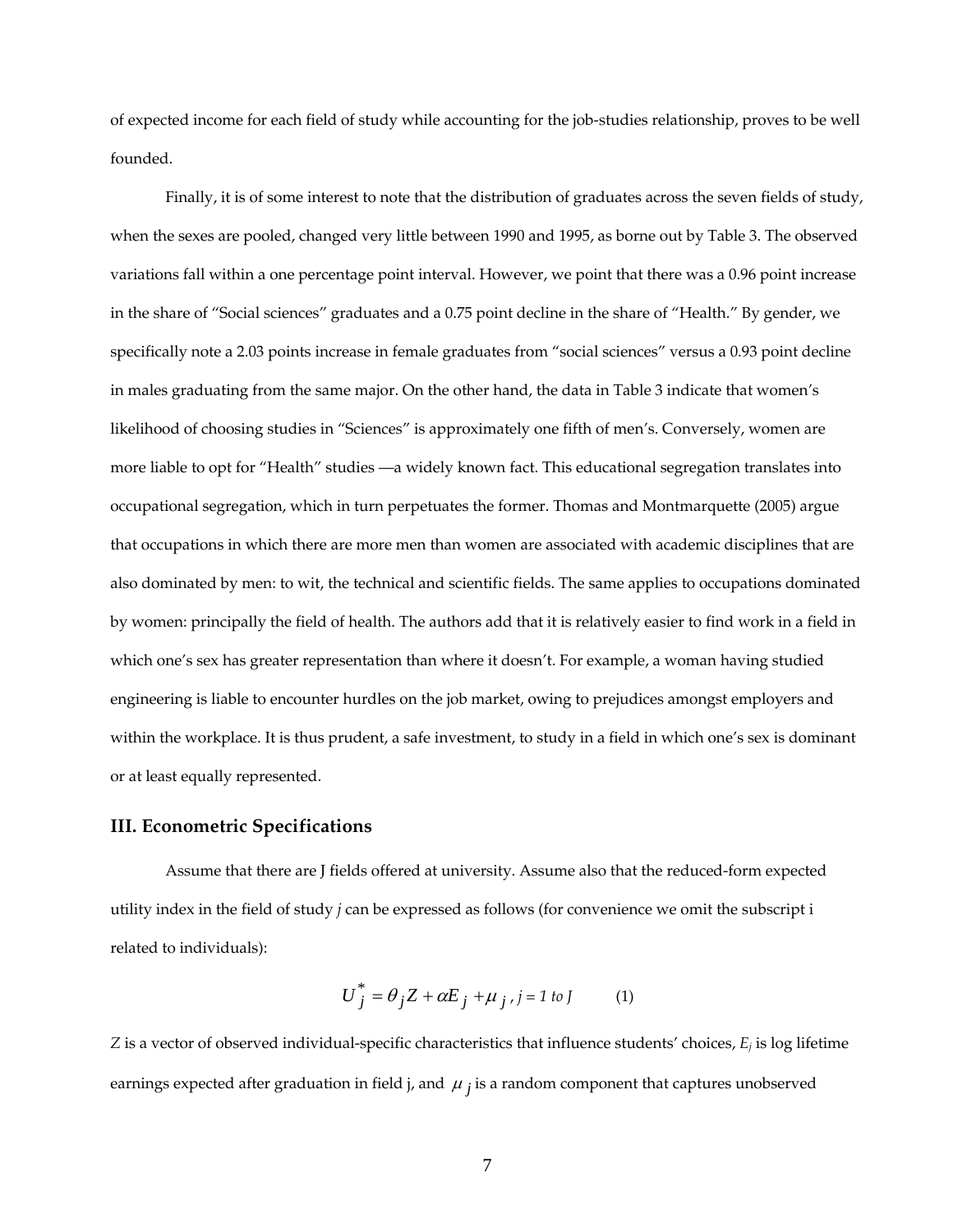variables.  $\theta_j$  and  $\alpha$  are parameters to be estimated. The utility of a field of study should increase as the expected earnings in this field increase implying  $\alpha > 0$ .

Lifetime earnings expected in a field of study may depend upon the relationship between this field and the job held after graduation. As shown in Section II, earnings are on average higher in jobs that are related to studies, and a large proportion of students attach importance to this relationship (see Table 1). We propose to account for this fact in the prediction of the lifetime earnings in each field of study.

Conditional on the field of study j being chosen, let  $Y_i^c$  be the expected lifetime earnings if the job obtained after graduation is related to this field,  $Y_j^n$  be the expected lifetime earnings if not, and  $p_j$  be the perceived probability to find a job related to her field of study. Then, the expected log of lifetime earnings in the field j is:

$$
E_j = p_j ln(Y_j^c) + (I - p_j)ln(Y_j^n)
$$
 (2)

More correctly, this quantity is equal to  $ln|p|_j Y_j^c + |p|_j |Y_j^n|$  $\overline{\phantom{a}}$  $\left[ p_j Y_j^c + \left( I - p_j \right) Y_j^n \right]$ ⎣  $\mathsf{L}$  $\sqrt{ }$ ⎠ ⎞  $\parallel$ ⎝  $\int ln \left( p_j Y_j^c + \left( I - p_j \right) Y_j^n \right)$  , but we can show that the two

specifications are almost equivalent.

A student chooses the field of study that maximizes her indirect utility. The latter is not observable; we rather observe the student's choice as given by the dummy variables:  $D_i$ ,  $j=1$  to *J*, with  $D_j = 1$  (the student chooses field j) if  ${U}_{j}^{*} = Max\overline{\left\langle {{U}_{I}^{*}},{{U}_{2}^{*}},...,{{U}_{J}^{*}} \right\rangle},$   $D_{j}$  =0 otherwise and  $\sum D_{j} = I$ *j*  $\sum D_j = I$  (the student chooses only one

field).

Using discrete time like in Berger (1988),  $Y_j^k$ ,  $k = c, n$ , is given as follows :

$$
Y_j^k = \sum_{t=0}^{\infty} \frac{R_{jt}^k}{(1+r)^t}
$$
 (3)

where  $R_{it}^{k}$  represents earnings at time t, and r is the individual discount rate. If we assume that earnings increase at a constant rate  $g_j^k$  , then  $Y_j^k$  can be written as follows: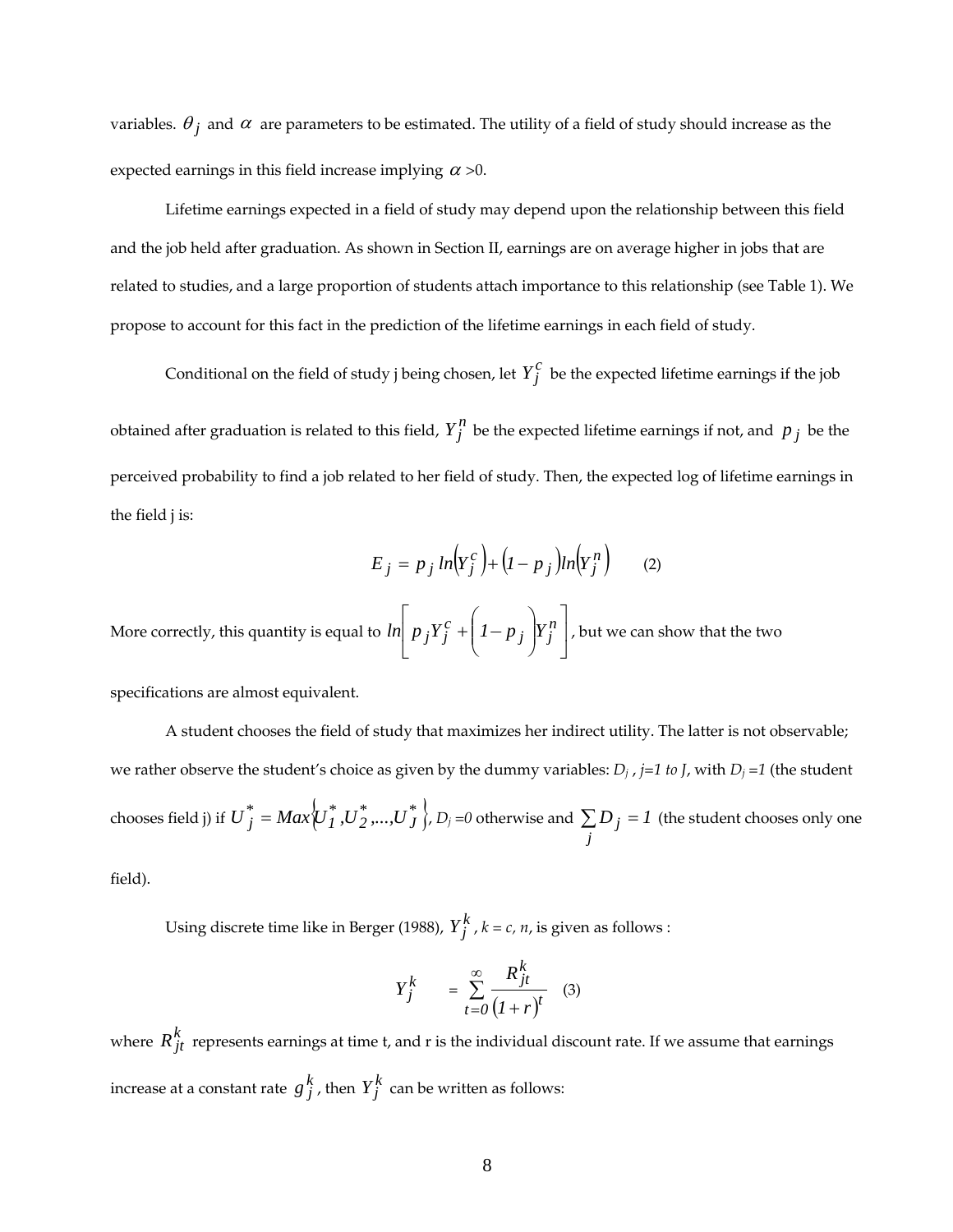$$
Y_j^k = R_{j0}^k \sum_{t=0}^{\infty} \left( \frac{1 + g_j^k}{1 + r} \right)^t
$$
 (4)

where  $R_{j0}^k$  represents initial earnings. For the quantity in (4) to be finite, the condition  $g_j^k < r$  is required. In this case, this quantity simplifies to:

> $Y_j^k = R_{j0}^k \frac{1+r}{r-k}$ *j k*  $R_{j0}^k \frac{1+r}{r-g}$

Then,

$$
ln\left(Y_j^k\right) = ln\left(R_{0j}^k\right) - ln\left(r - g_j^k\right) + ln(1+r)
$$
\n(6)

(5)

Two important empirical facts are ignored in computing the lifetime earnings as given by Equation (5): the horizon is finite and the earnings profile is not linear toward the end of the life cycle. The consequences of ignoring these empirical facts at this point are, however, lightly weighted for non-negligible values of the discount rate (See Willis and Rosen, 1979, for a similar approach). Notice also that the term  $ln(1 + r)$  is common to all fields of study and to both types of jobs (i.e, related or not related to the field). Thus, it is cancelled when computing the earnings gaps. Therefore, this term can be ignored. A Taylor series approximation to the nonlinear term  $ln(r - g \frac{k}{j})$  in (6) around its population mean values  $(\overline{g}, \overline{r})$  yields:

$$
ln(Y_j^k) \approx ln(R_{0j}^k) + \delta(g_j^k - r)
$$
 (7)

with  $\delta = I/(\bar{r} - \bar{g})$ . Once again, the constant term  $-\delta r$  can be ignored since it does not intervene in the earnings gaps between the fields of studies. By combining Equations (2) and (7), the expected log of lifetime earnings in the field of study j becomes:

$$
E_j = p_j \left[ ln(R_{0j}^c) + \delta g_j^c - \delta r \right] + \left( I - p_j \right) \left[ ln(R_{0j}^n) + \delta g_j^n - \delta r \right]
$$
  
=  $p_j ln(R_{0j}^c) + (I - p_j) ln(R_{0j}^n) + \delta \left[ p_j g_j^c + (I - p_j) g_j^n \right] - \delta r$   
=  $E(R_{0j}) + \delta E(g_j) - \delta r$  (8)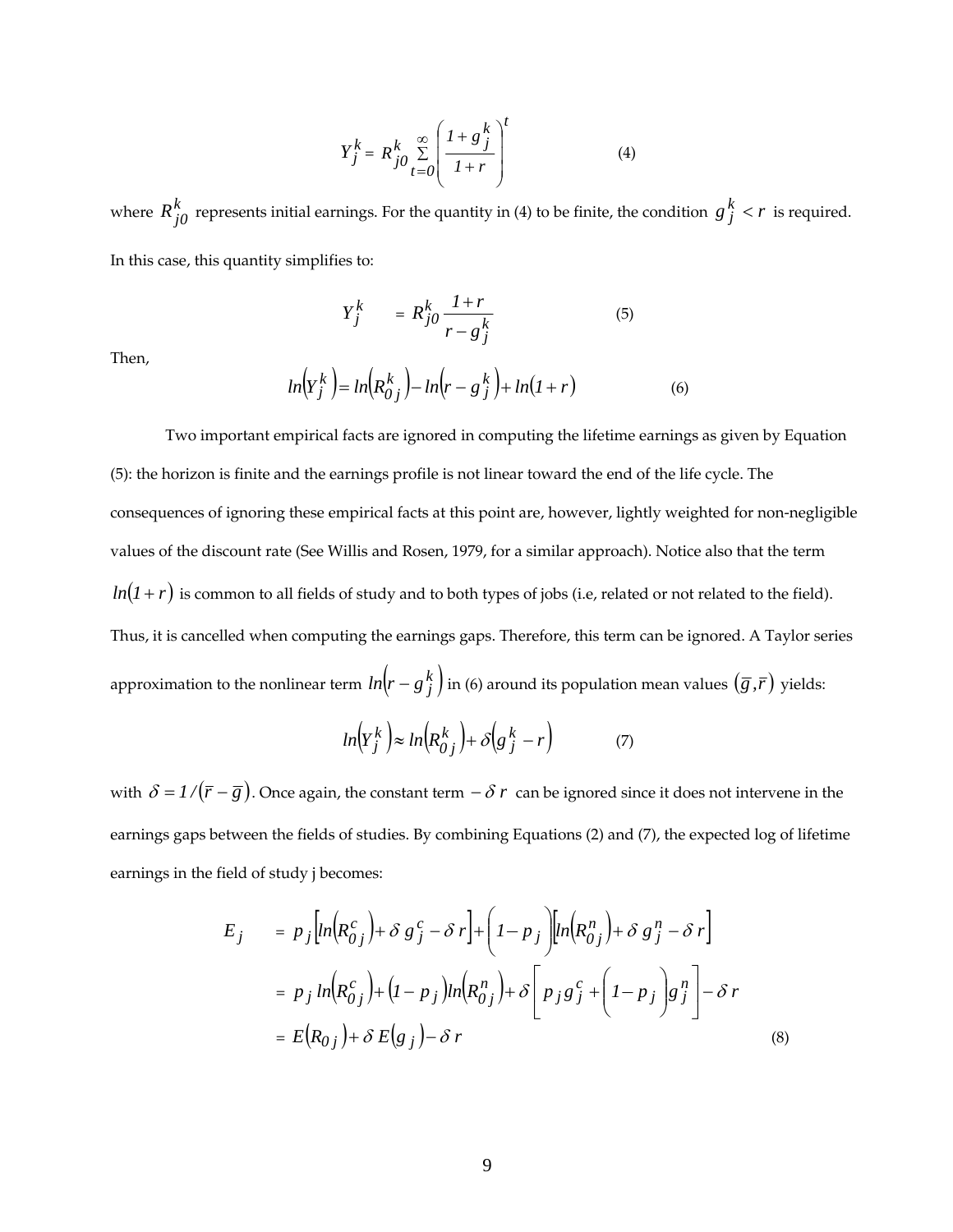Finally, substituting (8) into (1) yields:

 $\overline{a}$ 

$$
U_j^* = \theta_j Z + \alpha_I E(R_{0j}) + \alpha_2 E(g_j) + \mu_j, j = 1 \text{ to } J \qquad (9)
$$

In practice, a student can only select a single field of study. Consequently,  $R_{j0}^k$  and  $g_j^k$  are censored for the fields that the student did not choose. One solution to this selection problem would be to estimate income equations corrected for selectivity bias and then to use these estimates to forecast individual earnings for each field of study Lee, 1978; Willis et Rosen, 1979; Berger, 1988; et Boudarbat, 2004).2 However, the reliability of this econometric technique depends crucially on the availability of instruments suitable for predicting the choice of field of study without having any impact on individual incomes (exclusion conditions). Though it is possible to identify and provide a rationale for some instruments, it is far from clear that they will be found in survey data. In their discussion of the identification problem, Willis and Rosen (1979) assert that variables relative to family background are good instruments for investment in education. For our purposes, we find the NGS to be particularly poor in this type of data. Aside from parents' education and recourse to the student loans program, the survey provides no information on the socio-economic background of the graduates.

Furthermore, our model introduces a second level of selectivity owing to the fact that, for each field of study, graduates may, or may not, find corresponding employment. This adds further complications to the correction for selectivity bias.

The approach we propose here differs from the one based on adjusting for selectivity bias. We assume that, at the moment of the choice of field of study, students evaluate their expected lifetime income on the basis of data on graduates who are already on the market. In the context of NGS data, this is tantamount to assuming that 1990 graduates used data on the 1986 cohort as a reference, while the class of 1995 used data for that of 1990. Econometrically, the coefficients used to predict the expected incomes of the young people in a given cohort are estimated from data on the preceding cohort. The benefit of this approach is that the coefficients in question are independent of (exogenous to) the sample for which we are analysing

<sup>2</sup> The adjustment procedures are those proposed by Heckman (1979) or Lee (1983). Montmarquette, Cannings and Mahseredjian (2002) question the pertinence of such approach in the non linear context introduced by the concept of expected earnings.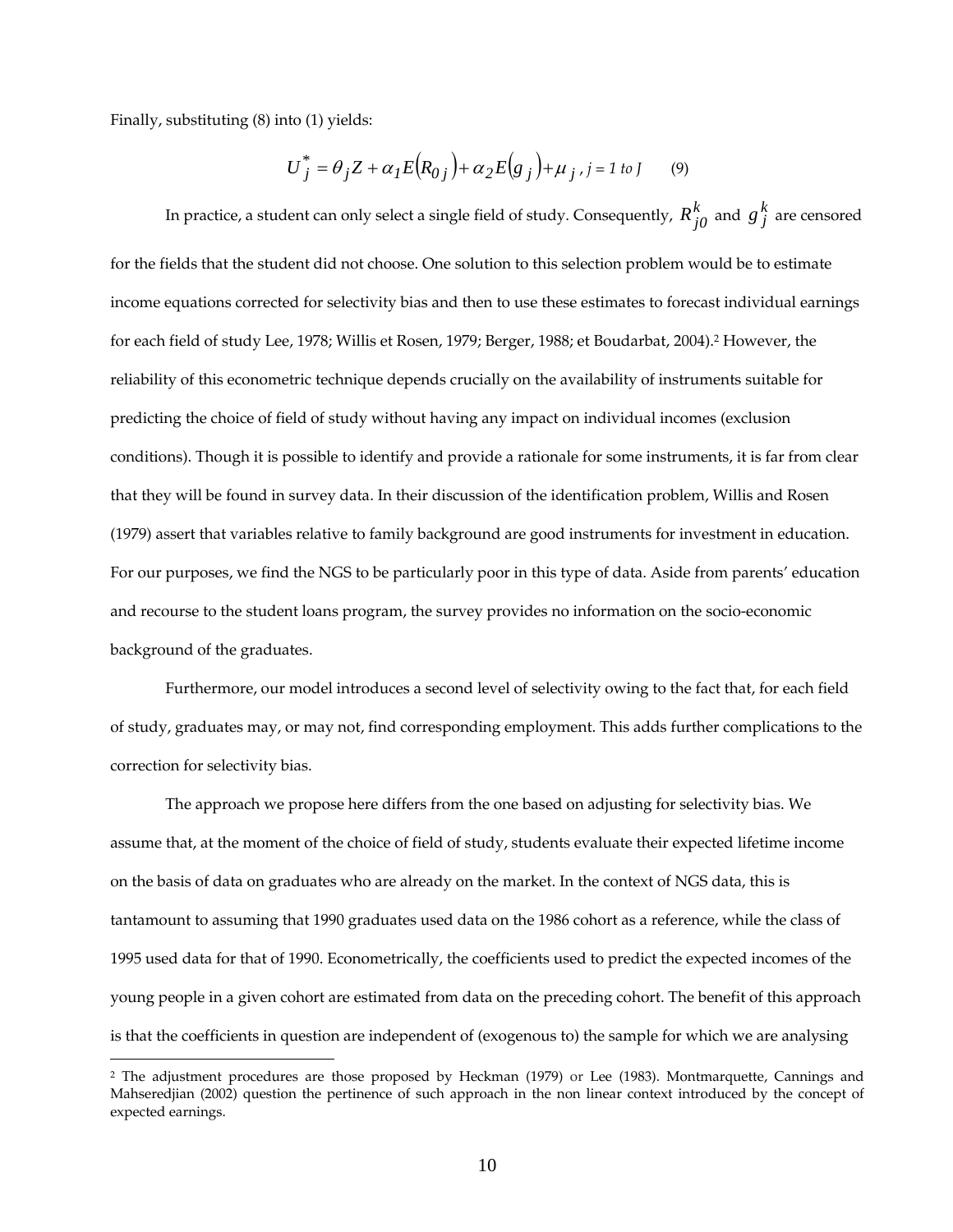the discipline selection process. Furthermore, combining the 1990 and 1995 cohorts improves the level of identification of the model, since shifts in the choices made by youths that are associated with variations in income are also captured.

Subsequently, three sets of equations are added to model (9):

$$
I_j^* = \lambda_j X_I + \xi_j \tag{10}
$$

$$
ln\left(R_{j0}^k\right) = \beta_j^k X_2 + \varepsilon_j^k \tag{11}
$$

$$
g_j^k = \phi_j^k X_3 + \tau_j^k \qquad j = 1 \text{ to } J; k = c, n \qquad (12)
$$

 $X$ <sub>1</sub>,  $X$ <sub>2</sub> et  $X$ <sub>3</sub> are vectors of observed characteristics,  $I_j^*$  is a latent variable that allows the switching between the two situations  $k = c$  (  $I_j^* \ge 0$  , the job is related to the field of study) and  $k = n$  (  $I_j^* < 0$  ,the job is not related to the field of study). The probability of finding a job related to the field of study if the field *j* is chosen is  $p_j = Pr \,ob(k=c)$  =  $Pr \,ob\big( I_j^* \geq 0 \big)$ . The quantities  $\ln \left( R_{j0}^k \right)$  an  $g_j^k$  are respectively log initial earnings and the earnings' rate of growth of situations *k* and *n*.

Estimation of the model (9) occurs in two stages. In the first stage the coefficients of the equations (10) to (12) are estimated using data from the 1986 (resp. 1990) cohort. The first equation is estimated using a probit model, and the other two equations with OLS. To account for differences between men and women, each equation includes a dummy representing women, which, in addition, is crossed with all other explanatory variables in  $X<sub>1</sub>$ ,  $X<sub>2</sub>$  and  $X<sub>3</sub>$ .<sup>3</sup>. The coefficients thus estimated are used to generate predictions of  $\ln\! \left(R_{j0}^k\right)$ ,  $g_j^k$  and  $\,p_j$  , which in turn yield predictions of  $\,E\! \left(R_{0\,j}\right)$  and  $\,E\! \left(g_j\right)$  (Equation 8) for graduates in the 1990 (resp. 1995) cohort. The predicted values  $\hat{E}( R_{0j} )$  and  $\hat{E}( g_j )$  are subsequently substituted for  $E(R_{0,i})$  and  $E(g_i)$  in Equation (9).

<sup>&</sup>lt;sup>3</sup> Estimating Equations (10) to (12) separately for each gender has almost no effect on estimated coefficients of Equation (9).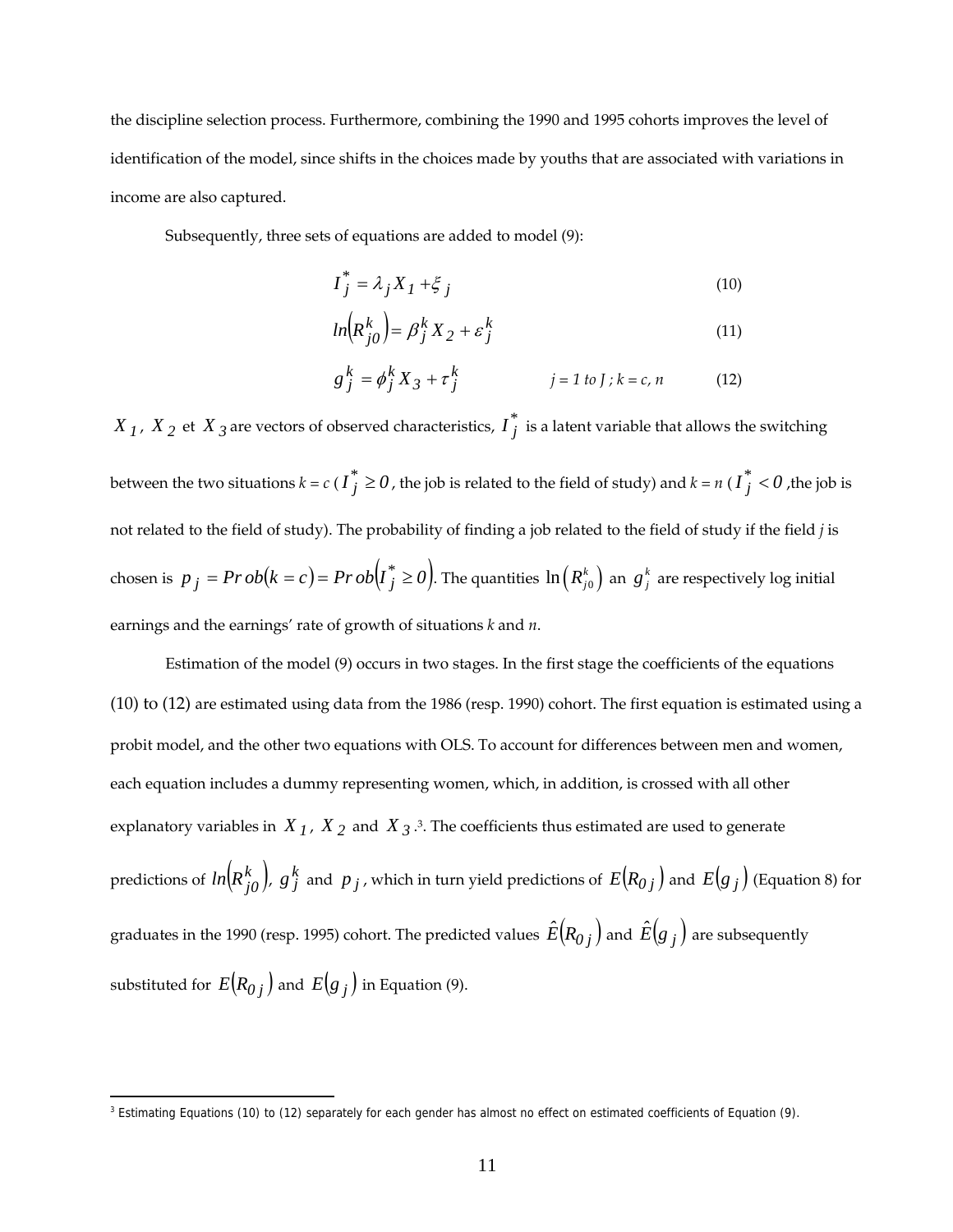In the second stage, we estimate (9) using a multinomial logit model. We assume that the stochastic terms  $\mu_i$  are independent and that they follow a Gumbell (or Type I extreme-value) distribution. In this event the probability of choosing discipline *j* is:

$$
Prob[D_j = 1/Z, \hat{E}(R_{0k})_{k=1,\dots,J}, \hat{E}(g_j)_{k=1,\dots,J}) = \frac{exp(\theta_j Z + \alpha_I \hat{E}(R_{0j}) + \alpha_2 \hat{E}(g_j))}{\sum_{k=1}^{J} exp(\theta_k Z + \alpha_I \hat{E}(R_{0k}) + \alpha_2 \hat{E}(g_k))}
$$
(13)

This corresponds to the *multinomial logit* (mixed) model of McFadden (1973).4 In order to identify fieldspecific parameters, the parameters of a (reference) field should be set to 0.

In order to improve model identification, we have incorporated a variety of variables into vector *Z*. These are: age at the beginning of the program of study, marital status (single or not), mother's level of education, father's level of education, recourse to student loans to finance studies, duration of studies, the time allocated to school (full- or part-time), the importance imputed to the factors "skills acquisition," "knowledge acquisition," and "income" in the choice of field of study and, finally, the province of residence 12 months prior to the beginning of the university program. Parents' education and recourse to student loans reflect the family's wealth, while the time spent in studies is an indicator of individual ability. Of the retained variables, only marital status is liable to change over time, especially between the time of the choice of program of studies and the time of the observation. We retain this variable's value after the diploma is granted as a proxy for women's attachment to the labour force.

Furthermore, we retained seven fields of study to facilitate empirical estimation: (1) "Education," (2) "Fine arts and humanities," (3) "Social sciences," (4) "Commerce and business," (5) "Agricultural and biological sciences," (6) "Health," and (7) "Sciences."

We also limited our sample to graduates having obtained a bachelor's degree or a first professional degree. Adding further levels of education would require modelling the vertical choice of education level in addition to the horizontal choice of field of study within each level. While this exercise is theoretically

<sup>&</sup>lt;sup>4</sup> The model is also called *mixed* because it includes two types of coefficients, one of which is invariant to the choice of field of study. The model is some times called conditional multinomial logit.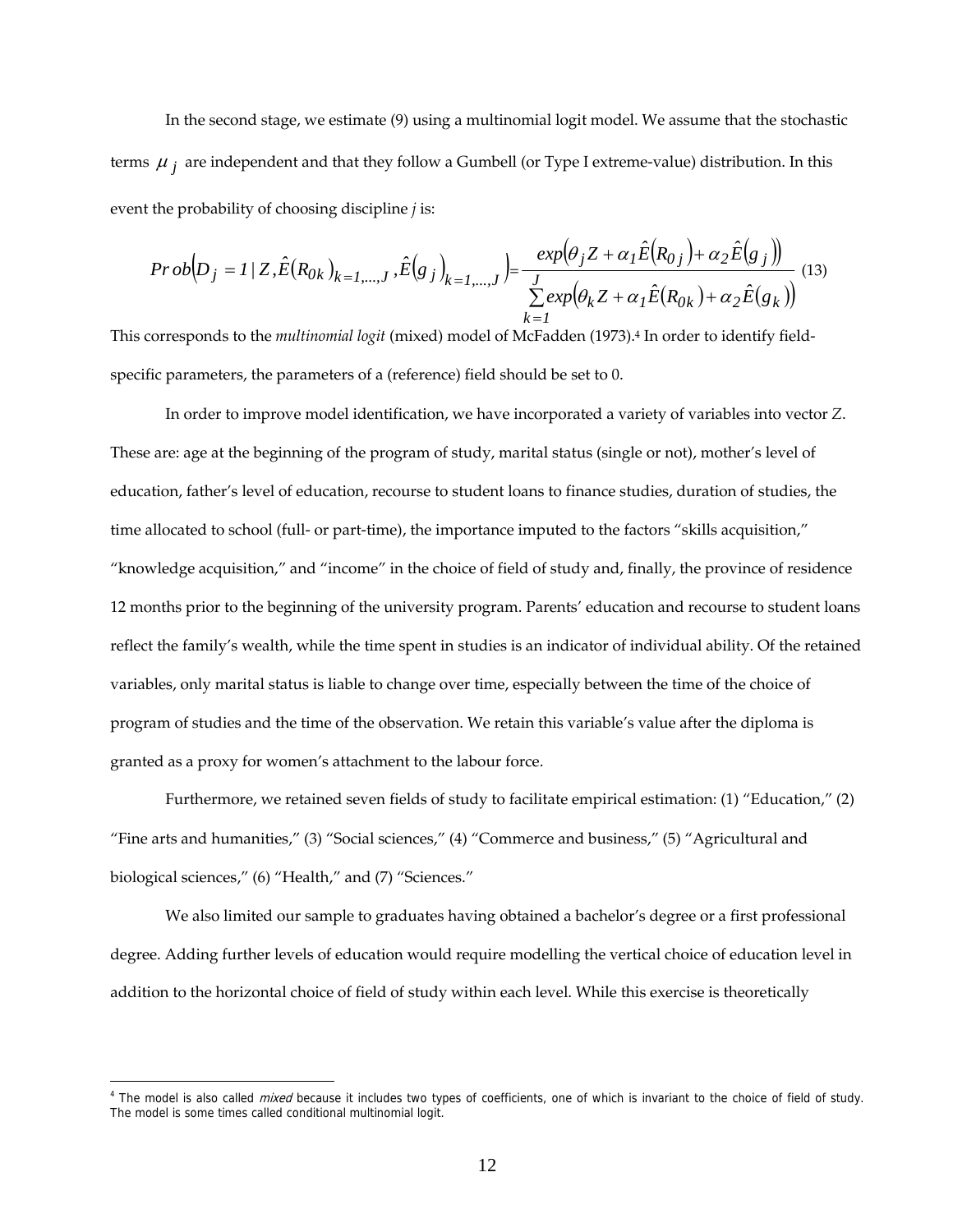possible, empirical estimation of the resulting model would be of particular technical difficulty. We also eliminated graduates having received another Master's or Ph. D. prior to starting the bachelor's degree.

In the model we estimate, the job-field of study relationship and the initial annual earnings pertain to the job held two years after graduation (first NGS wave). Information on the job-field of study relationship is not provided during the second wave (five years after graduation). To counter this limitation in the data, we are compelled to assume that the initially observed job-field of study relationship (two years after graduation) is maintained (five years after graduation). Consequently, the growth rate of annual income may be approximated by a (constant) mean annual rate between the two observations.

Finally, it is worth noting that the parameters of the selectivity equations are assumed constant across cohorts. As a result, the cohort effect is captured in the variables  $\ln\left(R_{j0}^k\right)$  and  $\ g_j^k$  for initial income and the income growth rate, respectively, in situations *k* and *n*.

## **IV. Empirical results**

Model (9) is estimated using data from a sample of 12,046 graduates having obtained a bachelor's degree, 6,787 of whom are from the 1990 cohort and 5,259 from the 1995 cohort. Women represent 55% of both subsamples. Furthermore, a sample of 6,662 graduates from the class of 1986 was used to estimate the coefficients of equations (10), (11) and (12), which in turn served to generate predictions of the probability of finding a job corresponding to the field of study and of the initial income and its annual growth rate, for the 1990 cohort. The same method was used to obtain predictions for the class of 1995 from 1990 data. In this paper we will not examine the results of the estimation of equations (10) to (12).<sup>5</sup> We are particularly interested in the expected income variable (computed from these estimates), and its impact on the choice of field of study.

In Table 4, we present the estimated coefficients on expected lifetime earnings components (Equations 9), which are field invariant. The remaining conditional logit coefficients (field-specific) are

<sup>&</sup>lt;sup>5</sup> These estimates are available from the authors on request.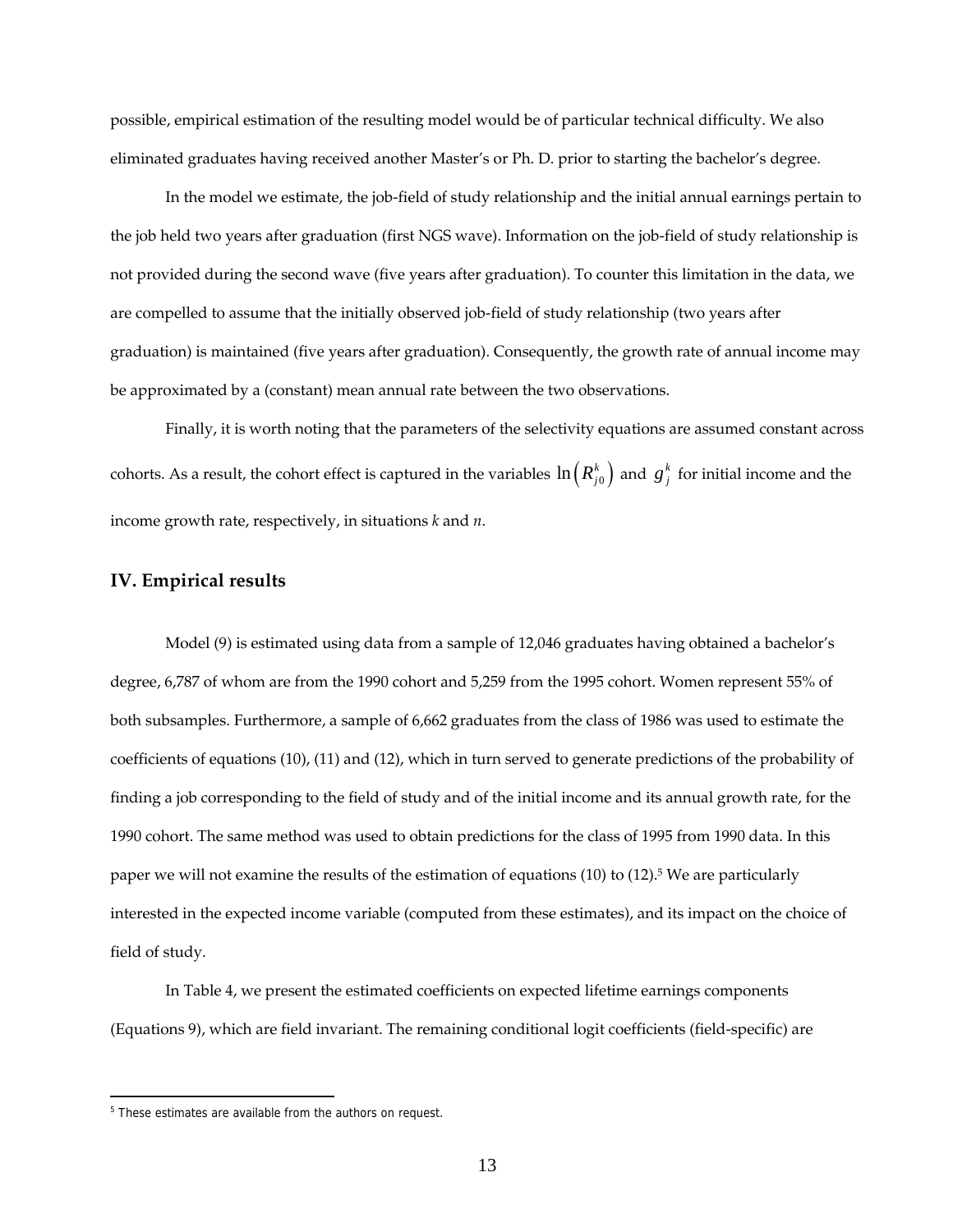cumbersome to interpret.<sup>6</sup> The estimated coefficients of the log of the expected initial income and of its expected growth rate are positive and very significant for both men and women. These results suggest that a positive pecuniary yield is a key factor in students' decisions, and that students are liable to select fields of study that offer high returns, *ceteris paribus*. At the same time, they support the economic assumption that lifetime income has an impact on decisions to invest in education. Furthermore, the significant influence of the rate of growth of the salary bolsters the argument that students are influenced by lifetime income and not only by the initial income. This point is strongly defended by Berger (1988).

Furthermore, the gap between men and women is not statistically significant with regards to the coefficient of the rate of expected annual growth of the income, but it is for the coefficient of the log of the expected initial income. Men are thus marginally more sensitive than women to pecuniary considerations in their choice. Studies by Montmarquette et al. (2002) and Boudarbat (2004) have reached the same conclusion. Finally, the pseudo-R<sup>2</sup> of 0.060 for women and 0.0914 for men reveal that the retained explanatory variables fall far short of explaining the full picture of the choice of field of study—these decisions are complex. Finally, the model using the same explanatory variables explains the behaviour of women less adequately than that of men, strengthening the case for accounting for different socio-economic realities confronting men and women.

In Table 5, we present the marginal effects from the mixed multinomial logit model. These results are given to facilitate a comparison between men and women. They should be interpreted as the effect of a unit change in a covariate on the probability of choosing a given field of study, *ceteris paribus*. For a dichotomous variable, this marginal effect measures the discrete change in the probability of choosing a specific field of study when the value assumed by this variable switches from 0 to 1, all other things being constant. All marginal effects were estimated at the means of the covariates.

Our results give rise to a fundamental conclusion. Substantial increases in lifetime income, while all other factors remain constant, would be necessary to draw students into majors they are not inclined to choose initially. For example, this would be the case if we were to attempt to attract students of a given

<sup>&</sup>lt;sup>6</sup> These results are available upon request from the author.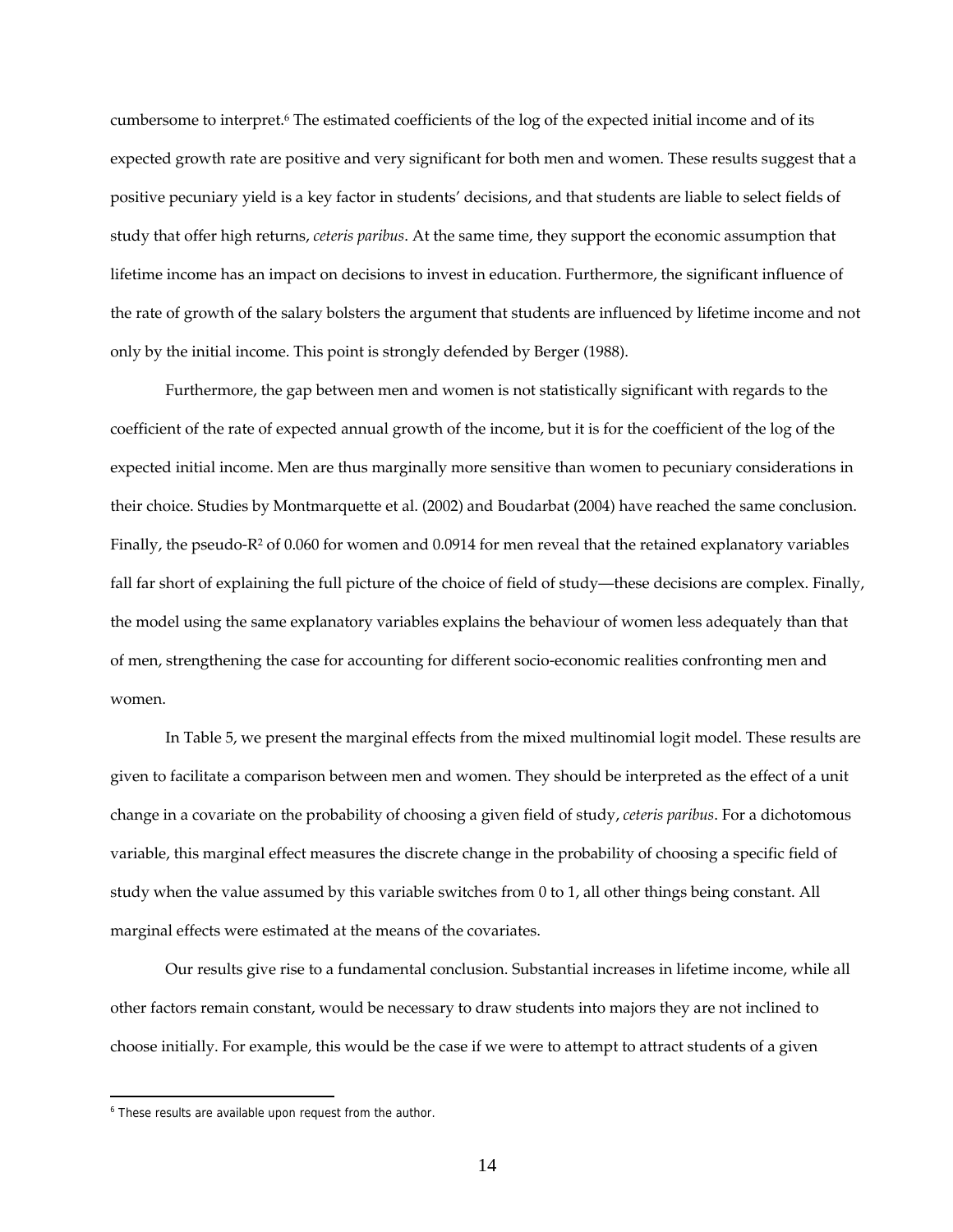gender into majors in which their gender is underrepresented. Thus, it would be more effective to seek to influence individual decisions through market variables rather than to seek to coerce changes in their decisions. Assume, for example, that we which to increase the number of men in the field of health. We could limit the number of female students in this field by a quota. This would certainly curb the number of women in the program. However, to recruit the required number of students, it may become necessary to accept applicants with poorer academic records. In the long run this could result in a deterioration of the quality of the "health" program. Borghans and Groot (1999) assert that affirmative action programs that force employers to hire women in positions usually occupied by men are ineffectual, since they do not account for the fact that the educational segregation of manpower cannot be reversed overnight. Effective reverse discrimination programs are those that seek to rectify this segregation. However, this approach presupposes that the root of the segregation is not discrimination, but rather a consequence of the theory of human capital.

Aside from issues of educational segregation, our model's results suggest that an unfettered market is capable of aligning the supply with the demand for skilled labour. In simple terms, an increase in demand in a profession should be associated with rising salaries, since supply cannot adjust immediately. These higher salaries are, in turn, liable to boost the proportion of students opting for the field of study corresponding to the profession in demand. Similarly, if the supply of labour overshoots demand, salaries will be driven down, which will reduce the supply. However, as Thomas and Montmarquette (2005) point out, some public policies, such as a funding system for public education that is disconnected from labour market signals, can have the effect of impeding that interplay of market forces and prolonging any disequilibrium, whether perceived or real, between the demand for, and supply of, skilled labour. Also, any labour market rigidity, such as that associated with union contracts, could keep the market from sending signals that reflect the true state of the market.

Other factors influence students' choices. Among them, the impact of parents' having a university education on their children's choice of discipline may be of particular interest, given the ongoing rise in university enrolment in Canada. As we see in Table 5, it is of some interest here to distinguish between the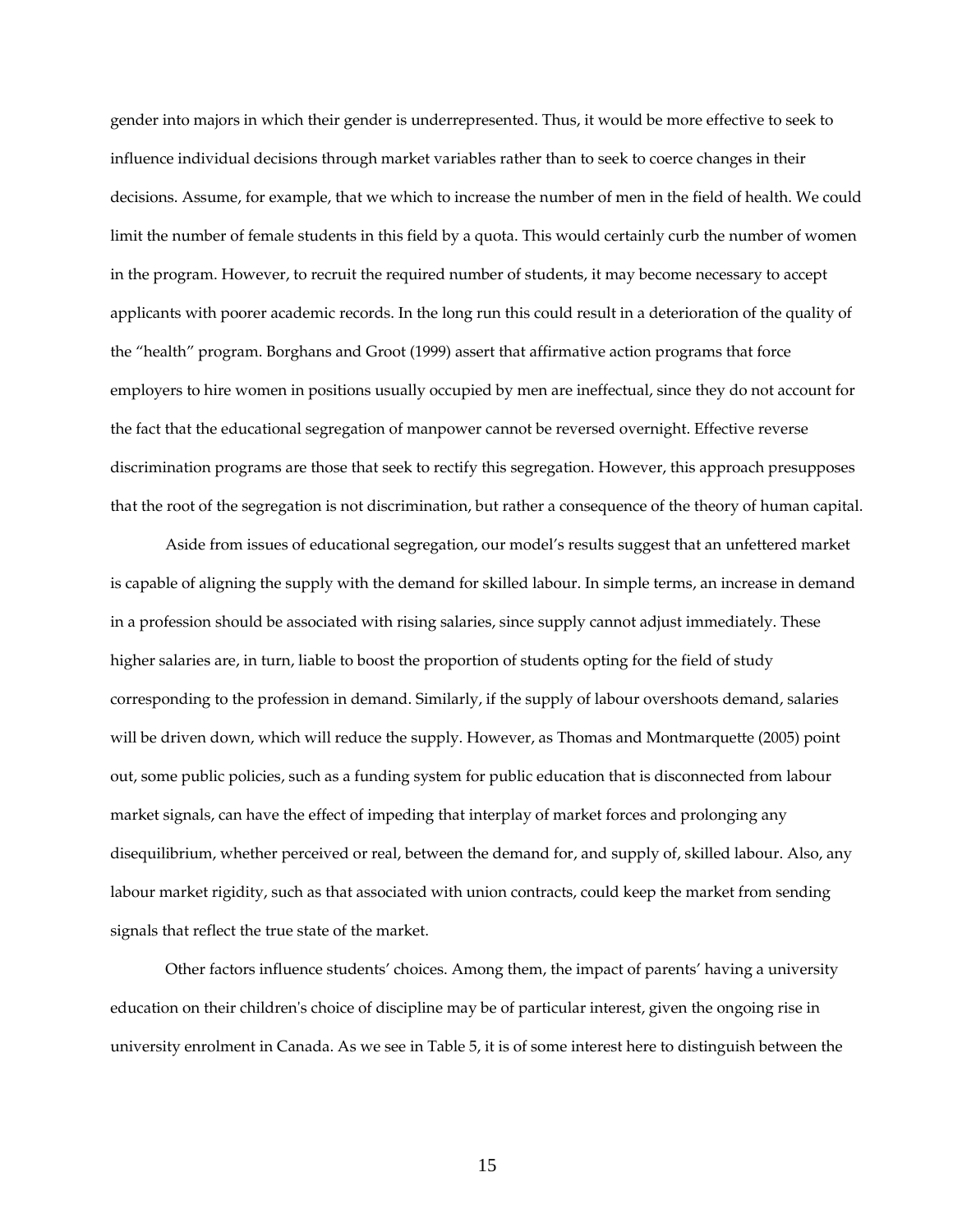mother's and the father's level of education. In fact, the influence of the mother's and the father's education often work in opposite directions—in addition to depending on the sex of the child.

A mother having a university education is liable to be associated with her daughter(s) taking up "Fine arts and humanities," "Social sciences," or "Health," to the detriment of other fields. This same mother, however, is likely to impart a tendency amongst her son(s) to study "Commerce and business" or "Agricultural and biological sciences." Mothers with a university education thus appear to perpetuate educational segregation. On the other hand, a father having acquired a university education is liable to increase the likelihood that his daughter(s) will pursue the fields "Education," "Fine arts and humanities," "Agricultural and biological sciences," or "Sciences." This same father is likely to increase the probability that his son(s) will choose "Fine arts and humanities," "Social sciences," "Health," or "Sciences." Other comments suggest themselves. For example, the probability of choosing "Education" diminishes among women whose mothers have a university degree and among men whose fathers have one. In addition, a man is less likely to choose "Fine arts and humanities" if his mother went to university but more likely to do so if his father did. Furthermore, a woman whose mother attended university will tend to opt for "Social sciences," but will tend to avoid this field if her father has a university education. These effects are reversed for men. Moreover, the probability that a child will choose to study "Health" increases if his or her parent of the same sex has a university education. Finally, it is of interest to note that the likelihood of students (male or female) choosing to study "Sciences" declines if their mothers have a university education and increases if their fathers do. In summary, our results reveal that the relationship between students' choices and their parents' education depends on the sex of both the child and the parent.

From another perspective, students who are supported by the student loan program, another indicator of family wealth, are less prone to choose studies in Commerce and business." They are, however, slightly more inclined toward "Agricultural and biological sciences." It is also of some interest to note that the probability of choosing to study "Health" does not significantly depend upon obtaining the student loan. By sex, the probability of choosing studies in "Social sciences" increases for women who obtain the student loan versus no significant difference for men.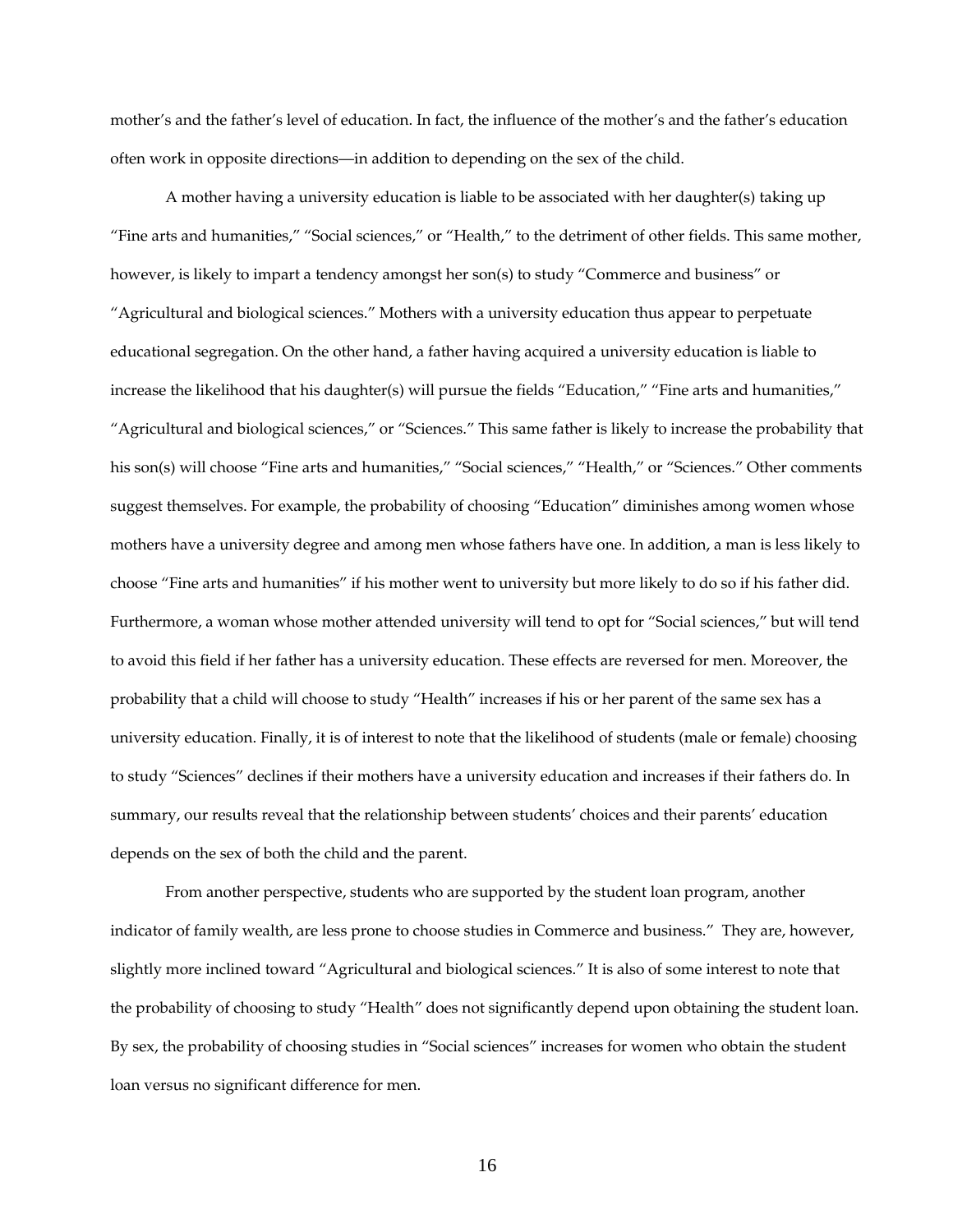The time allocated to school proves to be a determinant factor in the choice of field of study. The major most likely to attract students unable to commit themselves to full-time studies is "Social sciences," followed by "Commerce and business," then "Fine arts and humanities." At the other end of the spectrum, those inclined to study full time are liable to opt for studies in "Sciences" or "Health," or "Education" in the case of women. These effects are much more pronounced in the case of men. Students who pursue their studies part time probably do so in order to be able to continue working simultaneously and draw an income, but the forgone earnings associated with studies in "Sciences" and "Health" are compensated by higher pay after receiving a degree.

The goals that students seek to attain through their education stand out as being among the most influential factors in their choices. Thus, "Education," "Commerce and business," "Health," and "Sciences" are the fields of choice for students seeking to acquire skills. Conversely, this group is much less likely to opt for studies in "Fine arts and humanities" or "Social sciences." In this way, students appear to identify fields of study with more or less specific vocations. The fields "Education," "Commerce and business," "Health," and "Sciences" lead to very precise occupations (e.g., teacher, commercial agent, physician, engineer) while, in the opinion of students, "Fine arts and humanities" and "Social sciences" have a broader vocation.

The fields "Education" and "Health" are also disciplines of choice for both male and female students seeking to acquire knowledge, but the genders differ on the other fields of study. Thus, for example, women seeking to acquire knowledge will tend to gravitate toward studies in "Social sciences," avoiding the field of "Commerce and business," but men in the same situation are more inclined to take the opposite approach, shunning "Social sciences" and opting for "Commerce and business."

Furthermore, it is of interest to note that students who assign a great deal of weight to income are more likely to choose studies in "Commerce and business" and much less liable to opt for "Fine arts and humanities." This latter field of study is the least lucrative (Table 2), while "Commerce and business" appears to continue to have a reputation associating it with high, even very high, incomes—especially for those who successfully strike out on their own.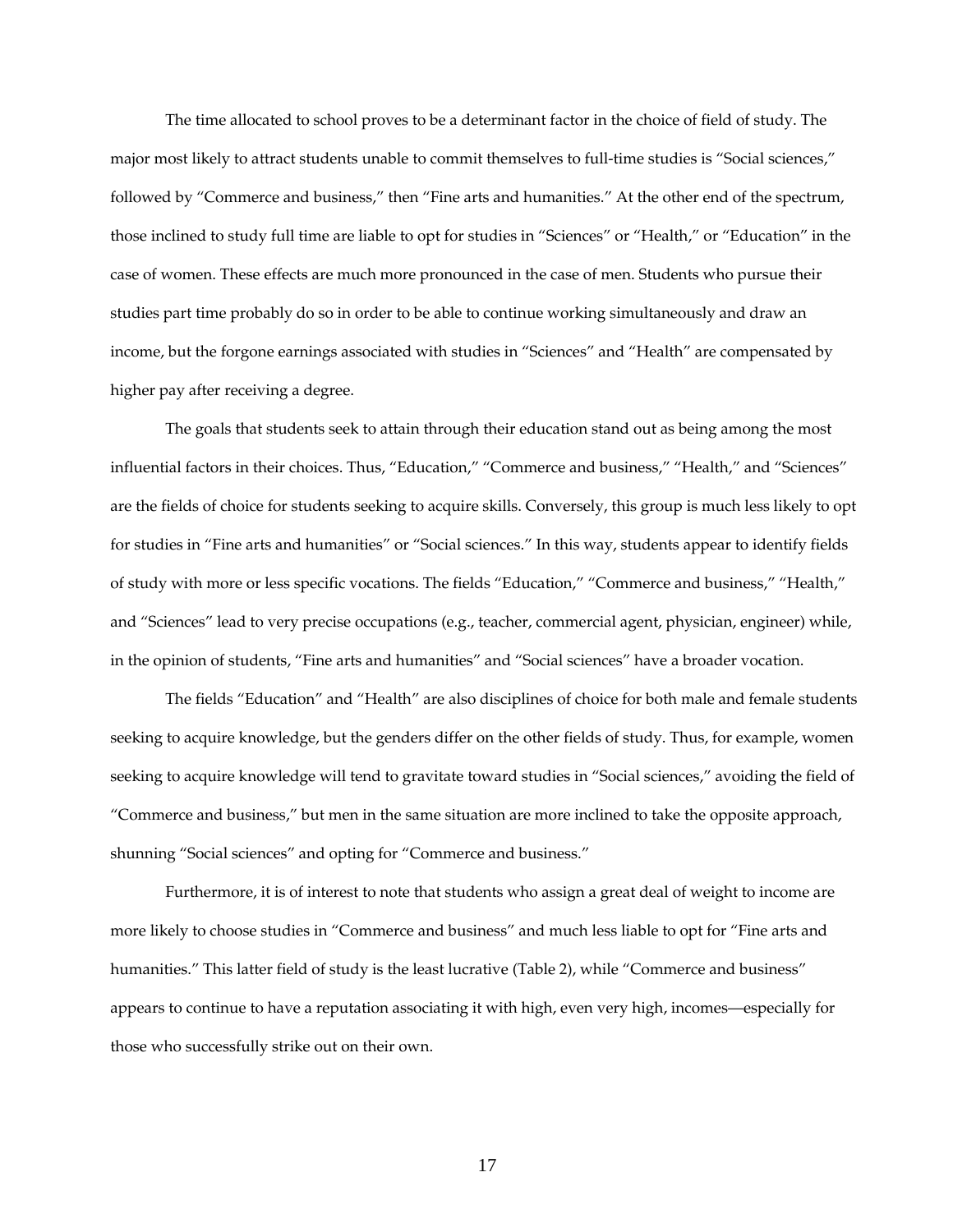Finally, we observe that women who are not (or are not likely to remain) single will tend to opt for studies in "Education" and "Health." These two majors appear to be particularly suited to reconciling family and work. A similar pattern obtains for men who, in addition, are probably less inclined to study "Sciences." Conversely, women and men who are (and are likely to remain) single will tend to opt for studies in "Fine arts and humanities" or "Social sciences."

## **V. Conclusion**

University education has experienced a sharp expansion in Canada in recent decades. In 2001, nearly one in four Canadians between the ages of 25 and 64 had attended university. Furthermore, the percentage of individuals with a bachelor's degree nearly doubled during that same period, from 6.7% in 1981 to 12.8% in 2001. Thus, it appears essential for Canadian education policy to understand individual decisions at the level of university studies, especially in terms of their link to labour market conditions. This understanding is key to improving the efficiency of the educational system and/or confronting eventual problems of labourmarket disequilibrium.

In this study we examine the determinants of the choice of field of study made by students enrolling in university programs at the level of the bachelor's. More specifically, we seek to measure the impact of labour-market variables, represented here by expected lifetime income after graduation. We contribute to the literature on the subject by developing a model of choice of discipline that accounts for the link between the field of study and the job held after graduation. Empirical data indicates a substantial wage gap between employment that is connected to studies and employment that is not. The model is estimated using data from the Canadian National Graduate Survey for the classes of 1986, 1990, and 1995.

Our estimates demonstrate that expected lifetime income has a significant influence on students when they are choosing their field of study. Students prefer fields that will give them a job. Furthermore, as in the case of other studies, we observe an impact of expected lifetime income that is differentiated by sex. Women are marginally less sensitive to differences in expected lifetime income than men. We also conclude

18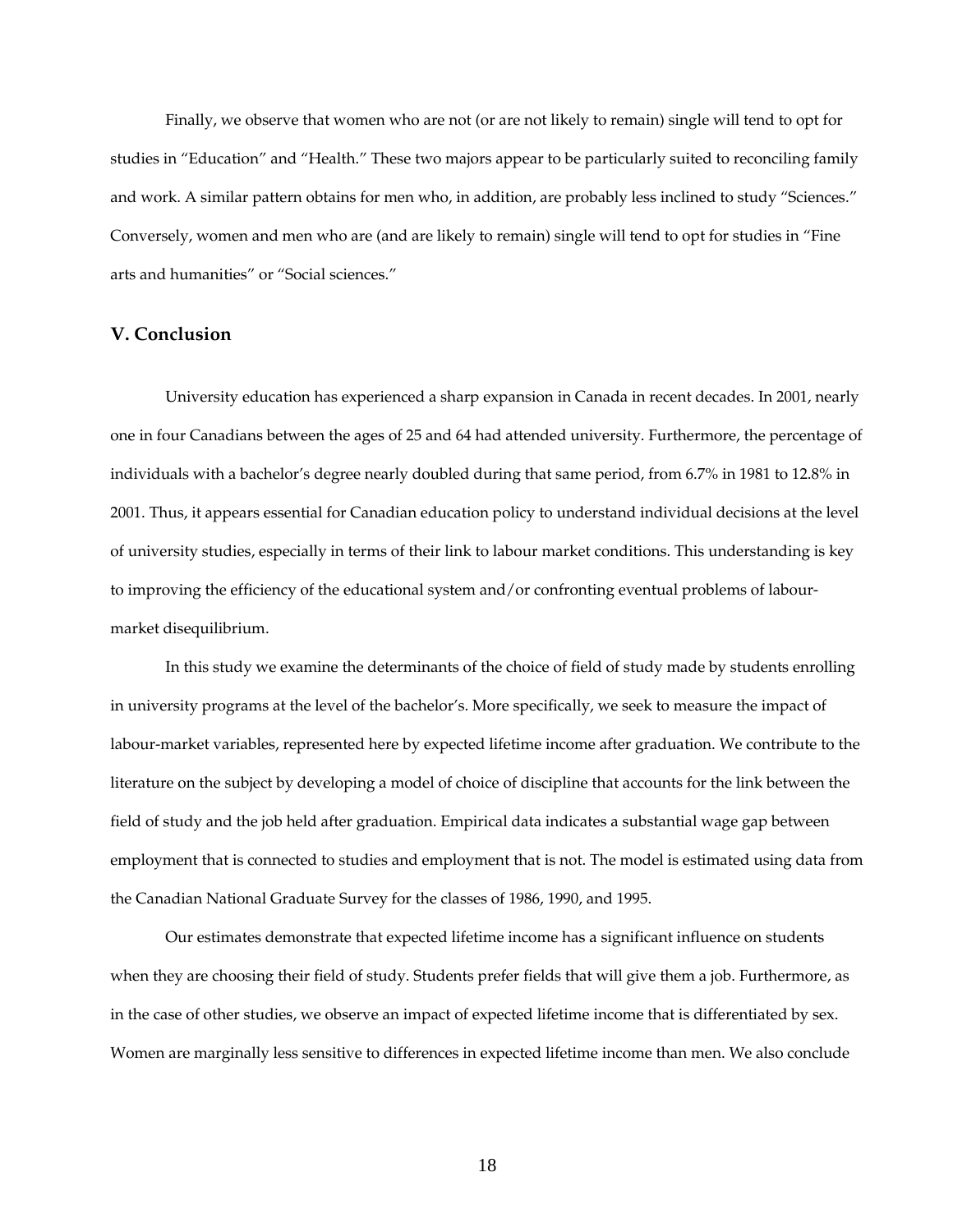that substantial variations in expected income are necessary to attract students into disciplines they would normally shun, *ceteris paribus*. This result is important for any effort to mitigate educational segregation.

Other factors play a role in students' choices. Notably, parents' education levels, marital status, and the vocation identified with each field of study (the acquisition of skills or knowledge). The impact of parents' education is a function of the parent's and the child's sex. Several conflicting effects are observed, such as a mother's bias in favour of, or a father's bias against, a given field of study, or one effect on a daughter and its opposite on a son.

The disciplines "Education" and "Health" appear to facilitate reconciling family and work, since they are likely chosen by students who are not (or not liable to remain) single. Conversely, women and men who are (and are likely to remain) single will tend to opt for studies in "Fine arts and humanities" or "Social sciences."

Finally, we point out that the explanatory power of the estimated model is weaker for women, which reflects the complexity of factors that come into play in their decisions.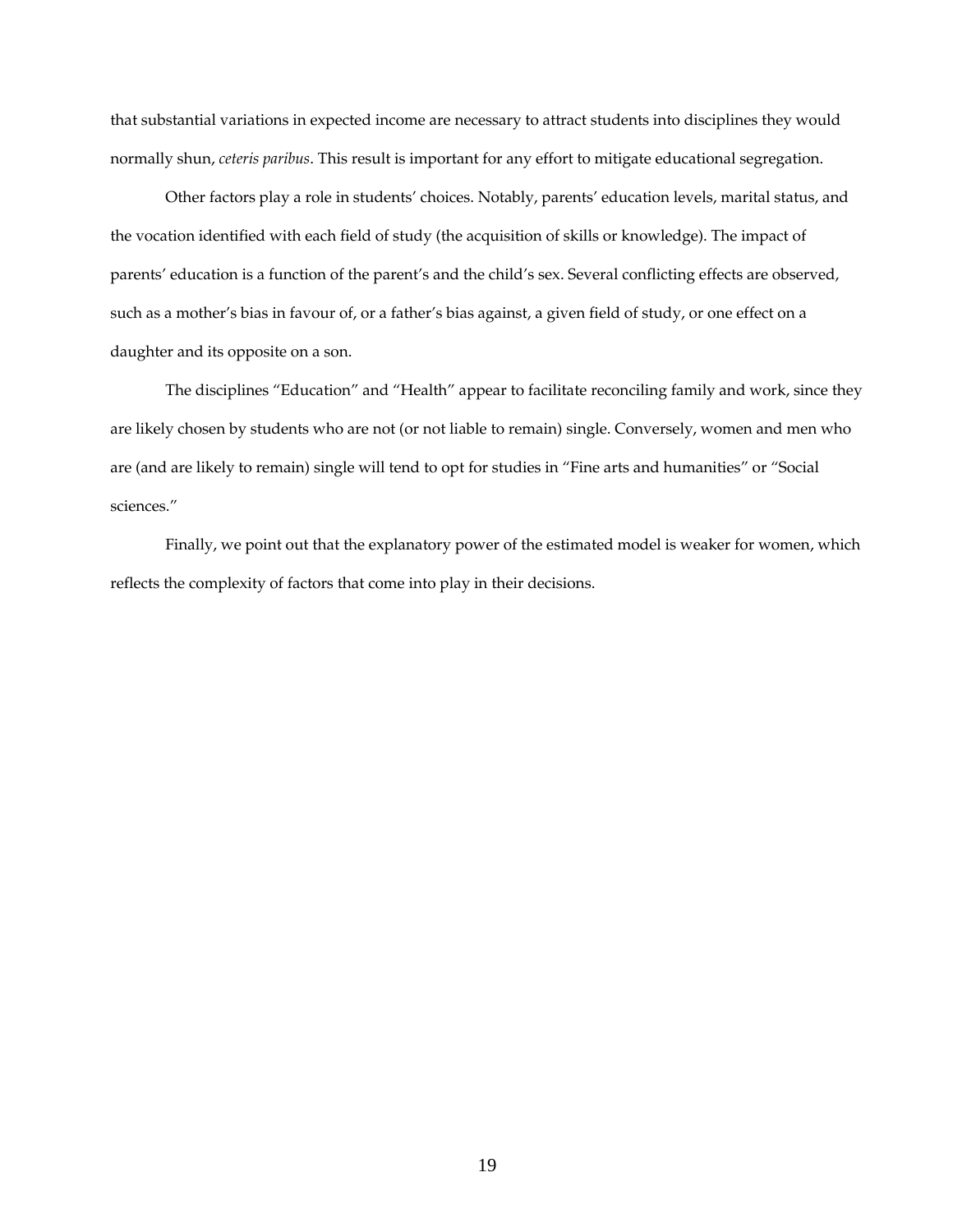## **References**

- Arcidiacono, P. (2004), "Ability Sorting and the Returns to College Major," Journal of Econometrics, Volume 121 (July – August 2004) 343 – 375.
- Berger, M.C. (1988), "Predicted Future Earnings and Choice of College Major," *Industrial and Labour Relations Review*, 41, 418-429.
- Blakemore, A. E. et S. A. Low (1984), "Sex Differences in Occupational Selection: The Case of College Majors," *The Review of Economics and Statistics*, Volume 66, Issue 1 (Feb., 1984), 157-163.
- Boothby, D. (1999), "Earnings Differences by Detailed Field of Study of University Graduates," Applied Research Branch, Strategic Policy, Human Resources Development Canada, R-00-1-5E, April 1999.
- Borghans L. and L. Groot (1999), "Educational pre-sorting and educational segregation," *Labour Economics* 6, 375-395.
- Boudarbat, B. (2004). "Earnings and the Choice of the College Field of Study in Canada," wp-13, *Team for Advanced Research on Globalization, Education and Technology*.
- Boothby, D. (1999), "Earnings Differences by Detailed Field of Study of University Graduates," Applied Research Branch, Strategic Policy, Human Resources Development Canada, R-00-1-5E, April 1999.
- Canadian Education Statistics Council (2003). "Education Indicators in Canada: Report of the Pan-Canadian Education Indicators Program 2003."
- Card, D. (1999), "The Causal Effect of Education on Earnings," In Orley Ashenfelter and David Card, editors, *Handbook of labor Economics*, Volume 3. Amsterdam: Elsevier Science.
- Finnie, R. (1999), "Earnings of University Graduates in Canada by Discipline. Fields of Plenty, Fields of Lean. A Cross-Cohort Longitudinal Analysis of Early Labour Market Outcomes," *Applied Research Branch Strategic Policy*. Human Resources Development Canada. R-99-13E.a. August 1999.
- Fiorito, J. and R.C. Dauffenbach (1982), "Market and Nonmarket Influences on Curriculum Choice by College Students," *Industrial and Labor Relations Review*, Volume 36, Issue 1 (Oct., 1982), 88-101.
- Heckman, J. (1979). "Sample selection bias as a specification error," *Econometrica* 47 : 153-161.
- Lee, L.F. (1978), "Unionism and Wage Rates: A Simultaneous Equations Model with Qualitative and Limited Dependent Variables," *International Economic Review*, Vol. 19, No. 2. (Jun., 1978), pp. 415-433.
- Lee, L.F. (1983), "Generalized Econometric Models with Selectivity," *Econometrica*, Vol. 51, No.2 (March, 1983), 507-512.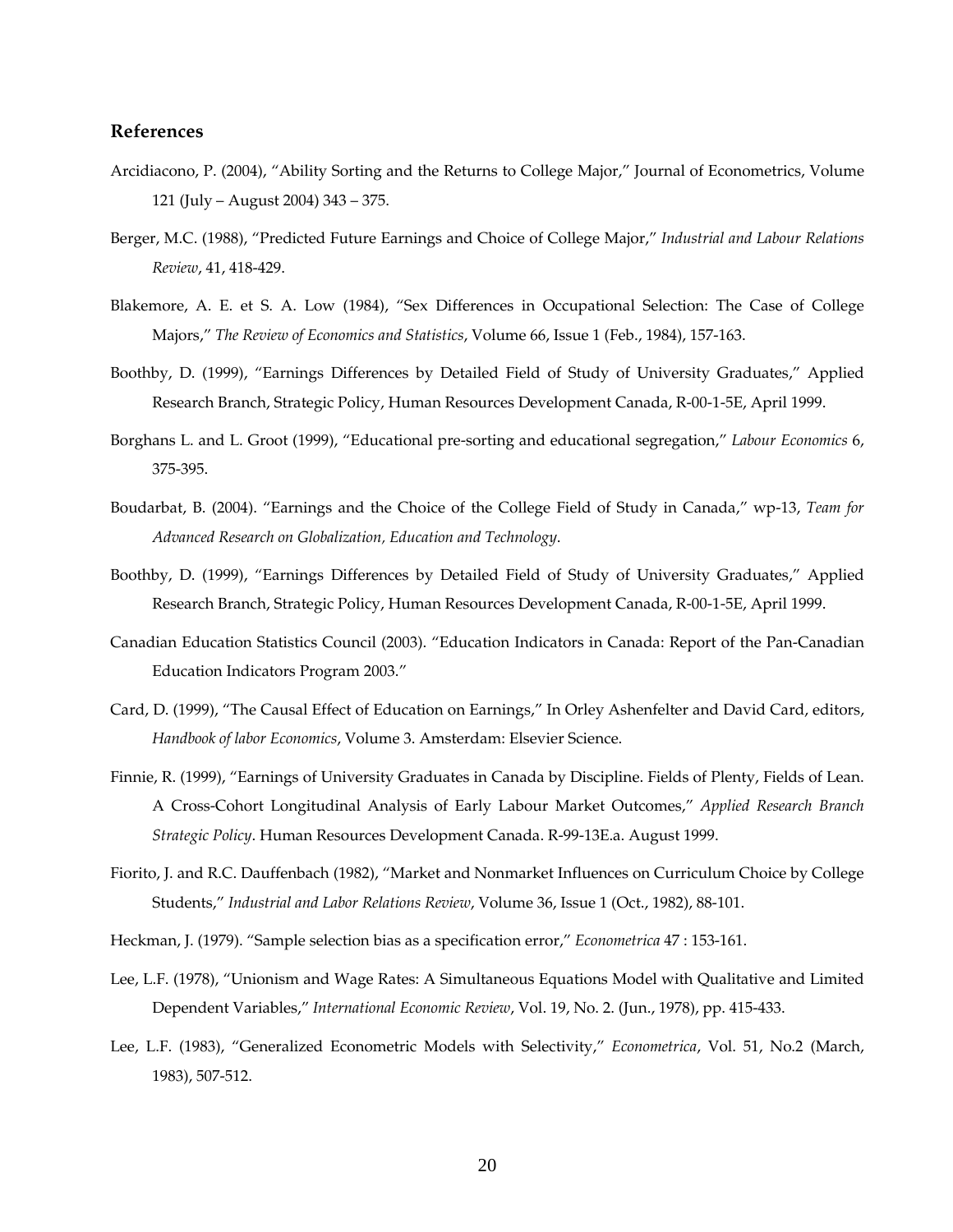- McFadden, D. (1973), "Conditional Logit Analysis of Qualitative Choice Behavior," *In Frontiers in Econometrics*, Ed. By P. Zarembka. New York : Academic Press, 1973.
- Montmarquette, C., K. Cannings, and S. Mahseredjian (2002), "How do Young People Choose College Majors?" *Economics of Education Review*, 21(6), 2002, 543-556.
- Paglin, M. and A.M. Rufolo (1990), "Heterogeneous Human Capital, Occupational Choice, and Male-Female Earnings Differences," *Journal of Labor Economics*, Volume 8, Issue 1, Part 1 (Jan., 1990), 123-144.
- Polachek, S. W. (1978), "Sex Differences in College Major," *Industrial and Labor Relations Review*, Volume 31, Issue 4 (Jul., 1978), 498-508.
- Thomas, L. and C. Montmarquette (2005), "La présélection éducationnelle et la ségrégation professionnelle. Le cas du Québec et de l'Ontario en 1997," rapport de projet 2005RP-02, CIRANO, février 2005.
- Willis, R.J. and Rosen, S. (1979), "Education and Self-Selection," *The Journal of Political Economy*, Volume 87, Issue 5, Part 2: Education and Income Distribution (Oct., 1979), S7-S36.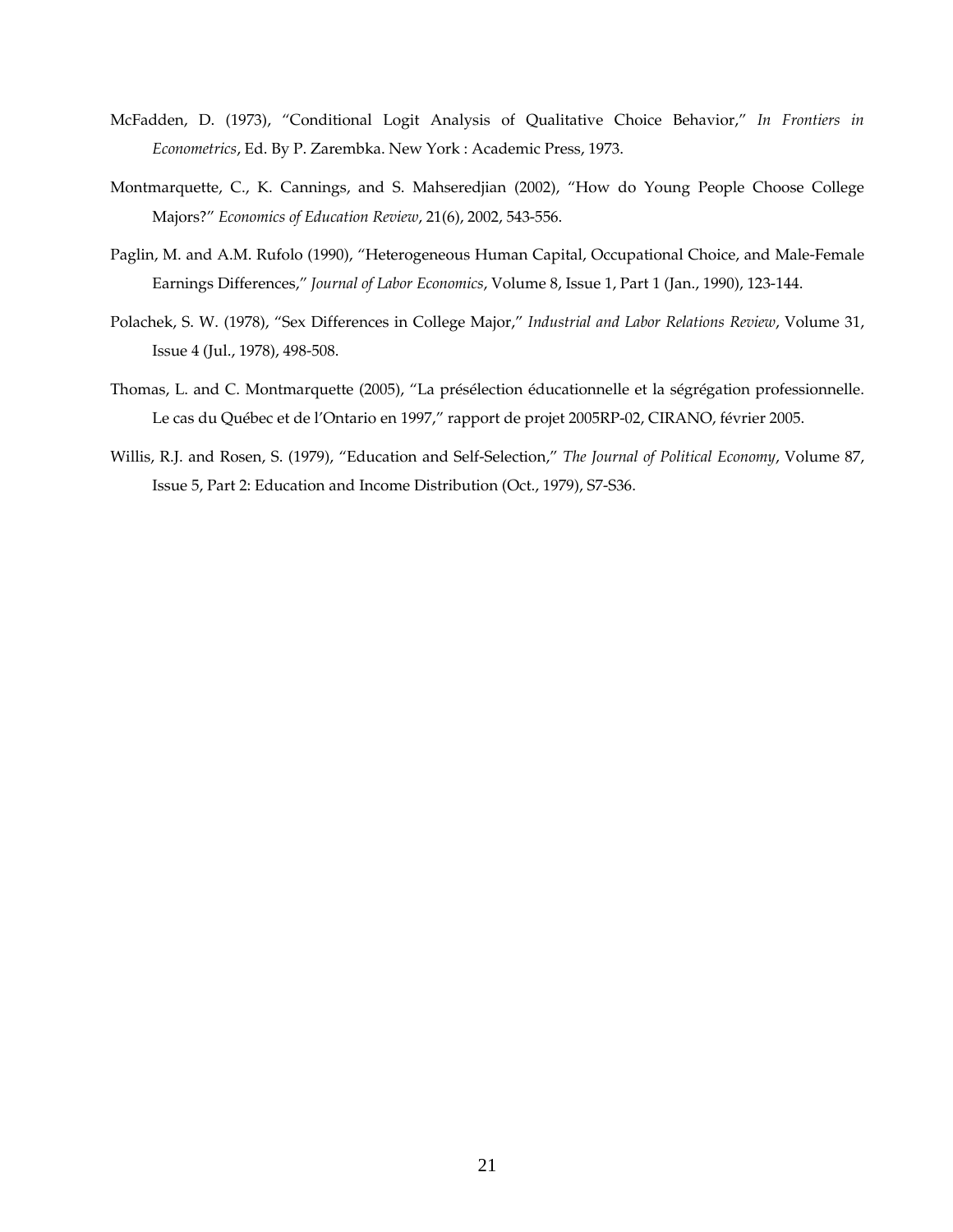| Table 1                     |
|-----------------------------|
| Some Descriptive Statistics |

|                                                                             |      | Education | Fine Arts,<br>Humanitie<br>S | Social<br>Sciences | Commerce<br><b>Business</b> | Agricultural<br>Biological<br>Sciences | Health | <b>Sciences</b> | Total |
|-----------------------------------------------------------------------------|------|-----------|------------------------------|--------------------|-----------------------------|----------------------------------------|--------|-----------------|-------|
| Improving their chances for a high income was                               | 1990 | 0,92      | 0,78                         | 0,92               | 0,96                        | 0,87                                   | 0,86   | 0,93            | 0,90  |
| important, or very important, to their choice of<br>field of study          | 1995 | 0,93      | 0,81                         | 0,89               | 0,96                        | 0,92                                   | 0,95   | 0,92            | 0,90  |
| Deem the job-field of study relationship<br>important or very important (*) | 1990 | 0,95      | 0,76                         | 0,85               | 0,94                        | 0,87                                   | 0,96   | 0,94            | 0,88  |
| Would opt for the same field of study if they had                           | 1990 | 0,80      | 0,68                         | 0,64               | 0,70                        | 0,62                                   | 0,82   | 0,77            | 0,71  |
| to make the choice again                                                    | 1995 | 0,77      | 0,67                         | 0,59               | 0,70                        | 0,59                                   | 0,76   | 0,74            | 0,68  |
| Obtained student loans to finance their studies                             | 1990 | 0,55      | 0,49                         | 0,51               | 0,45                        | 0,58                                   | 0,58   | 0,52            | 0,52  |
| $(**)$                                                                      | 1995 | 0,47      | 0,36                         | 0,42               | 0,36                        | 0,42                                   | 0,46   | 0,44            | 0,42  |
| Mother and/or father is a university graduate                               | 1990 | 0,38      | 0,46                         | 0,37               | 0,36                        | 0,47                                   | 0,44   | 0,43            | 0,40  |
|                                                                             | 1995 | 0,42      | 0,47                         | 0,40               | 0,40                        | 0,50                                   | 0,45   | 0,42            | 0,43  |
| Were working prior to university $(**)$                                     | 1990 | 0,37      | 0,24                         | 0,27               | 0,20                        | 0,13                                   | 0,23   | 0,14            | 0,24  |
|                                                                             | 1995 | 0,22      | 0,21                         | 0,22               | 0,17                        | 0,08                                   | 0,28   | 0,14            | 0,19  |
| Their employment is closely related to their field                          | 1990 | 0,48      | 0,28                         | 0,29               | 0,38                        | 0,33                                   | 0,74   | 0,37            | 0,38  |
| of study (two years after graduation) (****)                                | 1995 | 0,70      | 0,29                         | 0,33               | 0,57                        | 0,32                                   | 0,77   | 0,59            | 0,49  |

(\*) This question was not asked of the class of 1995.

(\*\*) The 1990 data captures any borrowing within the student loan program, while in 1995 it was only included if it was one of the two principal sources of funding for the studies. This difference explains the substantial drop in the percentages between 1990 and 1995.

(\*\*\*) These are graduates for whom work constituted the principal activity.

(\*\*\*\*) This information was provided in the data file and not derived by the authors.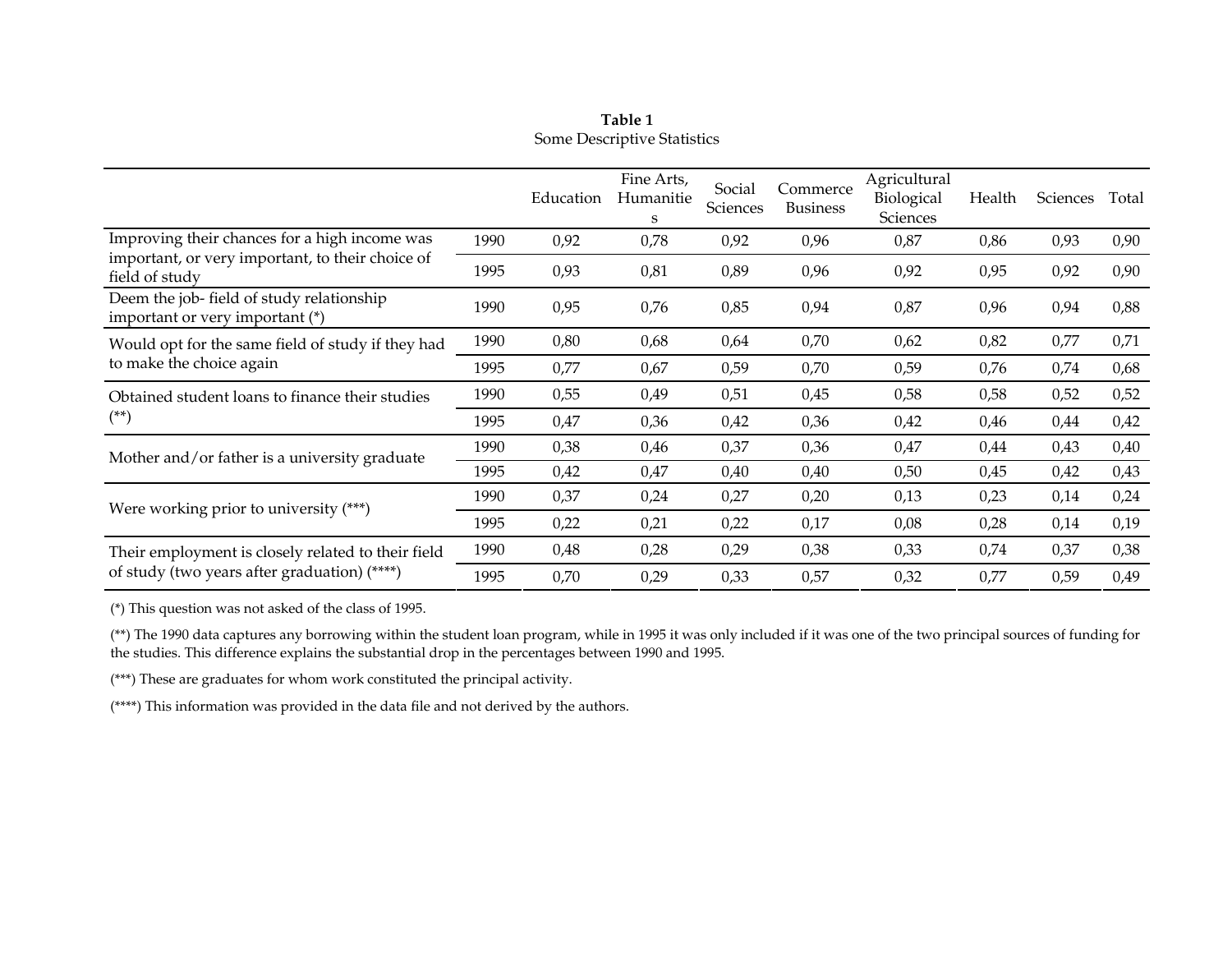**Table 2** Mean Annual Earnings Two Years after Graduation, by Fields of Study and Relationship Job-Major, Full-Time Workers (in 2000\$)

|                            | 1986        |          | 1990        |             | 1995        |             |  |
|----------------------------|-------------|----------|-------------|-------------|-------------|-------------|--|
|                            | Partly or   | Directly | Partly or   | Directly    | Partly or   | Lien direct |  |
|                            | not related | related  | not related | related     | not related |             |  |
| Education                  | 32 532      | 35743    | 37 327      | 40 019      | 28 516      | 34 800      |  |
|                            | (16098)     | (19 968) | (13455)     | (38 360)    | (12 321)    | (8221)      |  |
| Fine Arts, Humanities      | 29 3 24     | 31 101   | 28 637      | 33 152      | 28 234      | 31 985      |  |
|                            | (17414)     | (13 081) | (13913)     | (13, 304)   | (11 934)    | (13017)     |  |
| Social sciences            | 30 412      | 39 820   | 37 147      | 42 914      | 28 450      | 35726       |  |
|                            | (13 154)    | (56 063) | (62 620)    | (46 781)    | (11 580)    | (12 771)    |  |
| Commerce, Business         | 35 539      | 37 313   | 35 166      | 36 692      | 33 198      | 36 184      |  |
|                            | (31 616)    | (11 936) | (28 205)    | (22 107)    | (10 391)    | $(14\,252)$ |  |
| Agricultural and           | 26 503      | 32 091   | 27 208      | 34795       | 27 605      | 30 720      |  |
| <b>Biological Sciences</b> | (14730)     | (10 888) | (11310)     | (16 795)    | (10 369)    | $(11\,369)$ |  |
| Health                     | 40 334      | 40 831   | 42 117      | 43 646      | 42 196      | 43 4 46     |  |
|                            | (41 331)    | (25 954) | (12 098)    | $(14\,210)$ | (13 805)    | (10 320)    |  |
|                            | 36 672      | 38 931   | 39 437      | 41 216      | 38 618      | 40 843      |  |
| Sciences                   | (14 953)    | (8 810)  | (11 323)    | (17 331)    | (13 994)    | (9 610)     |  |
| Total                      | 31 948      | 37 204   | 35 518      | 39 956      | 30 645      | 36 842      |  |
|                            | (19 580)    | (24 712) | (37 567)    | (30 617)    | (12 554)    | (11794)     |  |

Note: Figures in parentheses are standard-deviations. Data are weighted.

| Distribution of Graduates over Fields of Study (%) |        |        |        |        |         |        |                     |        |        |  |
|----------------------------------------------------|--------|--------|--------|--------|---------|--------|---------------------|--------|--------|--|
|                                                    |        | Males  |        |        | Females |        | <b>Both Genders</b> |        |        |  |
|                                                    | 1986   | 1990   | 1995   | 1986   | 1990    | 1995   | 1986                | 1990   | 1995   |  |
| Education                                          | 10,16  | 12,13  | 12,79  | 20,43  | 21,27   | 20,52  | 15,82               | 17,35  | 17,48  |  |
| Fine Arts, Humanities                              | 13,35  | 12,53  | 11,97  | 20,47  | 17,98   | 18,79  | 17,28               | 15,64  | 16,11  |  |
| Social Sciences                                    | 20,89  | 25,09  | 24,16  | 27,48  | 27,88   | 29,91  | 24,53               | 26,69  | 27,65  |  |
| Commerce, Business                                 | 16,36  | 15,81  | 16,18  | 10,64  | 11,29   | 10,38  | 13,20               | 13,23  | 12,66  |  |
| Agricultural and<br><b>Biological Sciences</b>     | 7,02   | 5,98   | 6,75   | 6,05   | 6,99    | 6,63   | 6,49                | 6,56   | 6,68   |  |
| Health                                             | 2,37   | 4,69   | 3,81   | 8,19   | 9,46    | 8,51   | 5,58                | 7,41   | 6,66   |  |
| Sciences                                           | 29,86  | 23,76  | 24,33  | 6,74   | 5,13    | 5,27   | 17,11               | 13,13  | 12,77  |  |
| Total                                              | 100,00 | 100,00 | 100,00 | 100.00 | 100.00  | 100.00 | 100.00              | 100.00 | 100,00 |  |

## **Table 3**  Distribution of Graduates over Fields of Study (%)

| Table 4                                                                |  |
|------------------------------------------------------------------------|--|
| Estimated coefficients on expected log lifetime earnings (Equations 9) |  |

|                               |                         | Males     | Females                 |           |  |
|-------------------------------|-------------------------|-----------|-------------------------|-----------|--|
|                               | Coef.                   | Std. Err. | Coef.                   | Std. Err. |  |
| log initial (annual) earnings | $0.8747$ <sup>*</sup> ) | 0,0395    | $0.7562$ <sup>*</sup> ) | 0.0364    |  |
| Earnings' rate of growth      | $0.0305$ <sup>(*)</sup> | 0,0015    | $0.0273$ <sup>*</sup> ) | 0,0014    |  |

(\*) Significant at the level 1%.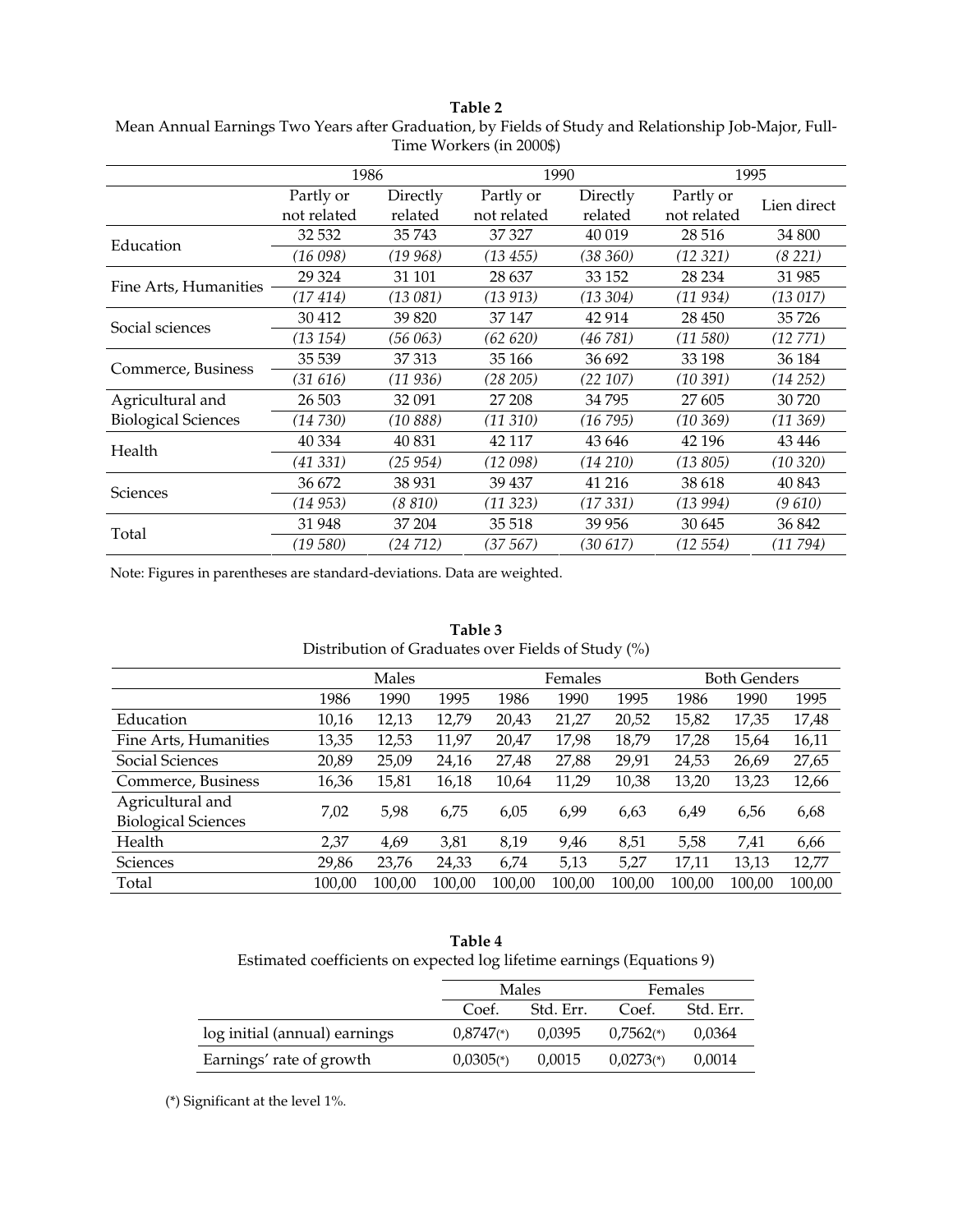|                       |                                   |                         | Education | <b>Fine Arts, Humanities</b> |           |              |           | <b>Social Sciences</b> |           |            |           |                        |           |
|-----------------------|-----------------------------------|-------------------------|-----------|------------------------------|-----------|--------------|-----------|------------------------|-----------|------------|-----------|------------------------|-----------|
|                       |                                   | Females                 |           | Males                        |           | Females      |           | Males                  |           | Females    |           | Males                  |           |
|                       |                                   | Marg. Eff.              | Std. Err. | Marg. Eff.                   | Std. Err. | Marg. Eff.   | Std. Err. | Marg. Eff.             | Std. Err. | Marg. Eff. | Std. Err. | Marg. Eff.             | Std. Err. |
|                       | Age (when starting the program)   | 0,0362                  | 0,0015    | 0,0208                       | 0,0015    | $-0,0323$    | 0,0012    | $-0,0024$ ns           | 0,0015    | $-0,0285$  | 0,0016    | $-0,0011$ ns           | 0,0024    |
| Age squared           |                                   | $-0,0005$               | 0,0000    | $-0,0002$                    | 0,0000    | 0,0006       | 0,0000    | 0,0001                 | 0,0000    | 0,0005     | 0,0000    | $0,0001*$              | 0,0000    |
|                       | Education                         | 0,1272                  | 0,0062    | 0,0844                       | 0,0040    | $-0,0278$    | 0,0014    | $-0,0112$              | 0,0005    | $-0,0501$  | 0,0025    | $-0,0244$              | 0,0012    |
|                       | Fine arts, Humanities             | $-0,0278$               | 0,0014    | $-0,0112$                    | 0,0005    | 0,1076       | 0,0052    | 0,0909                 | 0,0042    | $-0,0402$  | 0,0020    | $-0,0266$              | 0,0013    |
| log initial<br>annual | Social sciences                   | $-0,0501$               | 0,0025    | $-0,0244$                    | 0,0012    | $-0,0402$    | 0,0020    | $-0,0266$              | 0,0013    | 0,1616     | 0,0078    | 0,1672                 | 0,0076    |
| earnings              | Commerce, Business                | $-0,0171$               | 0,0008    | $-0,0171$                    | 0,0008    | $-0,0137$    | 0,0007    | $-0,0186$              | 0,0009    | $-0,0247$  | 0,0012    | $-0,0406$              | 0,0019    |
| in                    | Agr.-Biolog. sciences             | $-0,0094$               | 0,0005    | $-0,0049$                    | 0,0003    | $-0,0076$    | 0,0004    | $-0,0054$              | 0,0003    | $-0,0136$  | 0,0007    | $-0,0117$              | 0,0006    |
|                       | Health                            | $-0,0150$               | 0,0008    | $-0,0025$                    | 0,0001    | $-0,0120$    | 0,0006    | $-0,0027$              | 0,0002    | $-0,0216$  | 0,0011    | $-0,0059$              | 0,0003    |
|                       | Sciences                          | $-0,0078$               | 0,0004    | $-0,0244$                    | 0,0012    | $-0,0063$    | 0.0003    | $-0,0266$              | 0,0013    | $-0,0113$  | 0,0006    | $-0,0581$              | 0,0027    |
|                       | Education                         | 0,0046                  | 0,0002    | 0,0029                       | 0,0002    | $-0,0010$    | 0,0001    | $-0,0004$              | 0,0000    | $-0,0018$  | 0,0001    | $-0,0009$              | 0,0000    |
|                       | Fine arts, Humanities             | $-0,0010$               | 0,0001    | $-0,0004$                    | 0,0000    | 0,0039       | 0,0002    | 0,0032                 | 0,0002    | $-0,0015$  | 0,0001    | $-0,0009$              | 0,0001    |
| Earnings'             | Social sciences                   | $-0,0018$               | 0,0001    | $-0,0009$                    | 0,0000    | $-0,0015$    | 0,0001    | $-0,0009$              | 0,0001    | 0,0058     | 0,0003    | 0,0058                 | 0,0003    |
| rate of               | Commerce, Business                | $-0,0006$               | 0,0000    | $-0,0006$                    | 0,0000    | $-0,0005$    | 0,0000    | $-0,0006$              | 0,0000    | $-0,0009$  | 0,0001    | $-0,0014$              | 0,0001    |
| growth in             | Agr.-Biolog. sciences             | $-0,0003$               | 0,0000    | $-0,0002$                    | 0,0000    | $-0,0003$    | 0,0000    | $-0,0002$              | 0,0000    | $-0,0005$  | 0,0000    | $-0,0004$              | 0,0000    |
|                       | Health                            | $-0,0005$               | 0,0000    | $-0,0001$                    | 0,0000    | $-0,0004$    | 0,0000    | $-0,0001$              | 0,0000    | $-0,0008$  | 0,0000    | $-0,0002$              | 0,0000    |
|                       | Sciences                          | $-0,0003$               | 0,0000    | $-0,0009$                    | 0,0000    | $-0,0002$    | 0,0000    | $-0,0009$              | 0,0001    | $-0,0004$  | 0,0000    | $-0,0020$              | 0,0001    |
| Single                |                                   | $-0,0862$               | 0,0030    | $-0,0250$                    | 0,0027    | 0,0454       | 0,0028    | 0,0443                 | 0,0028    | 0,0398     | 0,0034    | 0,0214                 | 0,0041    |
| Mother's              | Secondary/college                 | $-0,0012$ <sup>ns</sup> | 0,0037    | $-0,0108$                    | 0,0032    | $-0,0134$    | 0,0036    | $0,0087*$              | 0,0036    | 0,0141     | 0,0043    | $0,0013$ <sup>ns</sup> | 0,0050    |
| education             | University                        | $-0,0485$               | 0,0042    | $-0,0023$ <sup>ns</sup>      | 0,0039    | 0,0211       | 0,0045    | $-0,0157$              | 0,0041    | 0,0461     | 0,0055    | $-0,0206$              | 0,0059    |
| Father's              | Secondary/college                 | $-0,0027$ ns            | 0,0037    | $-0,0317$                    | 0,0030    | 0,0147       | 0,0037    | $-0,0225$              | 0,0036    | $-0,0309$  | 0,0042    | 0,0216                 | 0,0052    |
|                       | education University              | $0,0101*$               | 0,0041    | $-0,0399$                    | 0,0032    | 0,0394       | 0,0041    | 0,0259                 | 0,0040    | $-0,0558$  | 0,0045    | $0,0117*$              | 0,0055    |
|                       | Obtained student loans            | $0,0036$ <sup>ns</sup>  | 0,0028    | 0,0155                       | 0,0025    | $-0,0100$    | 0,0026    | $-0,0013$ ns           | 0,0027    | 0,0351     | 0,0032    | $-0,0023$ ns           | 0,0037    |
| Duration of studies   |                                   | $-0,0012$               | 0,0001    | $-0,0027$                    | 0,0001    | 0,0007       | 0,0000    | 0,0006                 | 0,0001    | 0,0005     | 0,0001    | $-0,0011$              | 0,0001    |
| Enrolled full-time    |                                   | 0,0466                  | 0,0038    | $0,0064$ ns                  | 0,0035    | $-0.0142$    | 0,0036    | $-0,0231$              | 0,0038    | $-0,0582$  | 0,0046    | $-0,1306$              | 0,0057    |
| Put a                 | Acquiring skills                  | 0,1564                  | 0,0034    | 0,0727                       | 0,0030    | $-0,1509$    | 0,0051    | $-0,1921$              | 0,0063    | $-0,1375$  | 0,0057    | $-0,0805$              | 0,0064    |
| great                 | Acquiring knowledge               | $0,0064$ ns             | 0,0075    | 0,0400                       | 0,0046    | $-0,0077$ ns | 0,0054    | 0,0171                 | 0,0041    | 0,0343     | 0,0069    | $-0,1386$              | 0,0083    |
|                       | weight on High income             | 0,0201                  | 0,0050    | $-0,0126$                    | 0,0047    | $-0,0757$    | 0,0050    | $-0,1475$              | 0,0060    | 0,0308     | 0,0054    | $0,0043$ ns            | 0,0063    |
|                       | Estimated probability of choosing | 0,2140                  |           | 0,1083                       |           | 0,1719       |           | 0,1179                 |           | 0,3094     |           | 0,2575                 |           |
| this major            |                                   |                         |           |                              |           |              |           |                        |           |            |           |                        |           |
|                       | (Continued)                       |                         |           |                              |           |              |           |                        |           |            |           |                        |           |

**Table 5**  Marginal Effects of Covariates on the Probability of Choosing Each Field of Study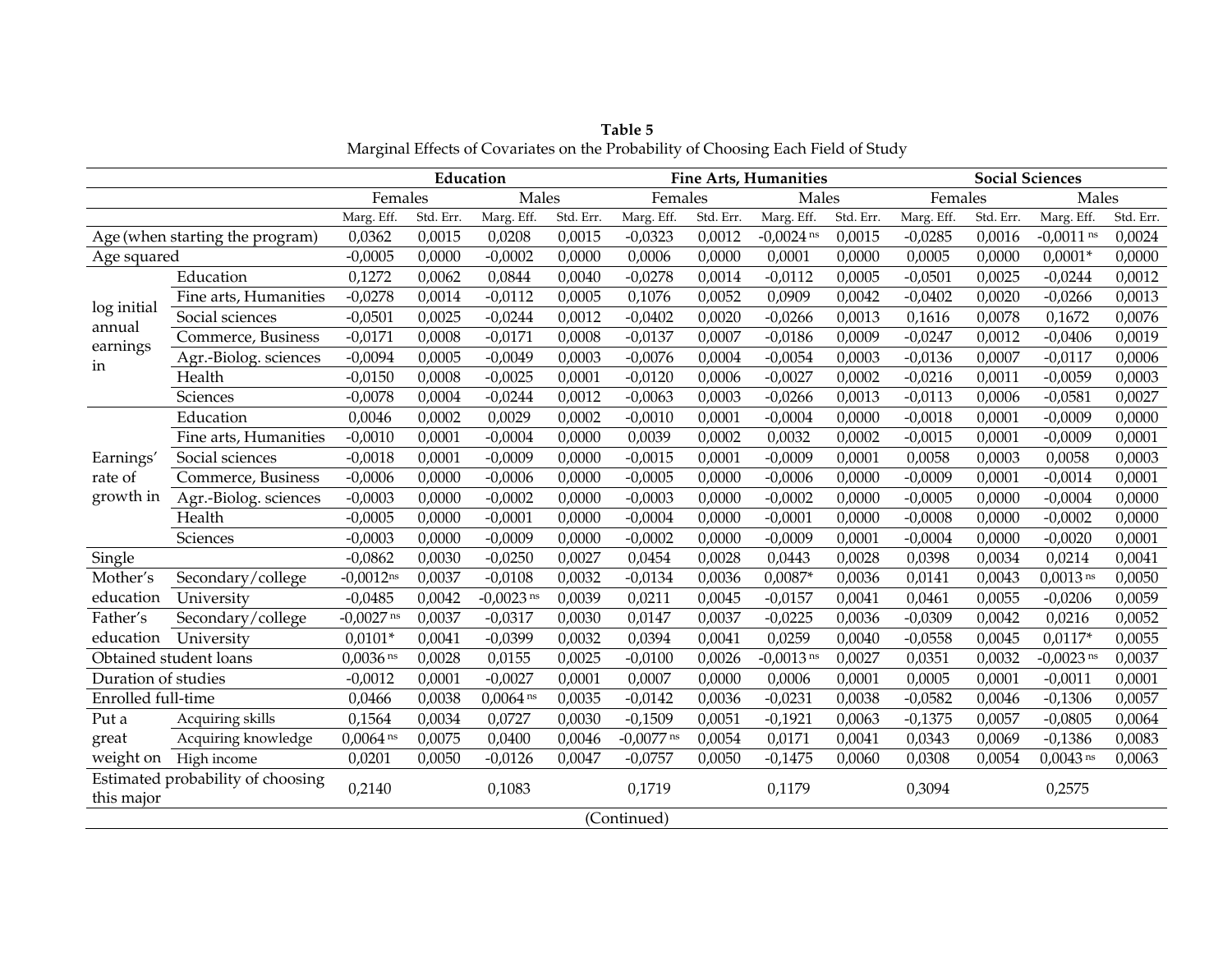## **Table 5 (Continued)**

|                                 |                                              |             |             | <b>Commerce, Business</b> |           | Agricultural, biological Sciences |           |                         |           |  |
|---------------------------------|----------------------------------------------|-------------|-------------|---------------------------|-----------|-----------------------------------|-----------|-------------------------|-----------|--|
|                                 |                                              | Females     |             | Males                     |           | Females                           |           | Males                   |           |  |
|                                 |                                              | Marg. Eff.  | Std. Err.   | Marg. Eff.                | Std. Err. | Marg. Eff.                        | Std. Err. | Marg. Eff.              | Std. Err. |  |
| Age (when starting the program) |                                              | 0,0044      | 0,0015      | $-0,0065*$                | 0,0026    | $-0,0017$ ns                      | 0,0012    | $-0,0111$               | 0,0018    |  |
| Age squared                     |                                              | $-0,0002$   | 0,0000      | $0,0000$ ns               | 0,0001    | $0,0000$ ns                       | 0,0000    | 0,0001                  | 0,0000    |  |
|                                 | Education                                    | $-0,0171$   | 0,0008      | $-0,0171$                 | 0,0008    | $-0,0094$                         | 0,0005    | $-0,0049$               | 0,0003    |  |
|                                 | Fine arts, Humanities                        | $-0,0137$   | 0,0007      | $-0,0186$                 | 0,0009    | $-0,0076$                         | 0,0004    | $-0,0054$               | 0,0003    |  |
| log initial annual              | Social sciences                              | $-0,0247$   | 0,0012      | $-0,0406$                 | 0,0019    | $-0,0136$                         | 0,0007    | $-0,0117$               | 0,0006    |  |
| earnings in                     | Commerce, Business                           | 0,0714      | 0,0035      | 0,1293                    | 0,0059    | $-0,0047$                         | 0,0002    | $-0,0082$               | 0,0004    |  |
|                                 | Agr.-Biolog. sciences                        | $-0,0047$   | 0,0002      | $-0,0082$                 | 0,0004    | 0,0415                            | 0,0021    | 0,0432                  | 0,0021    |  |
|                                 | Health                                       | $-0,0074$   | 0,0004      | $-0,0041$                 | 0,0002    | $-0,0041$                         | 0,0002    | $-0,0012$               | 0,0001    |  |
|                                 | Sciences                                     | $-0,0039$   | 0,0002      | $-0,0407$                 | 0,0019    | $-0,0021$                         | 0,0001    | $-0,0117$               | 0,0006    |  |
|                                 | Education                                    | $-0,0006$   | 0,0000      | $-0,0006$                 | 0,0000    | $-0,0003$                         | 0,0000    | $-0,0002$               | 0,0000    |  |
|                                 | Fine arts, Humanities                        | $-0,0005$   | 0,0000      | $-0,0006$                 | 0,0000    | $-0,0003$                         | 0,0000    | $-0,0002$               | 0,0000    |  |
| Earnings' rate of               | Social sciences                              | $-0,0009$   | 0,0001      | $-0,0014$                 | 0,0001    | $-0,0005$                         | 0,0000    | $-0,0004$               | 0,0000    |  |
| growth in                       | Commerce, Business                           | 0,0026      | 0,0001      | 0,0045                    | 0,0002    | $-0,0002$                         | 0,0000    | $-0,0003$               | 0,0000    |  |
|                                 | Agr.-Biolog. sciences                        | $-0,0002$   | 0,0000      | $-0,0003$                 | 0,0000    | 0,0015                            | 0,0001    | 0,0015                  | 0,0001    |  |
|                                 | Health                                       | $-0,0003$   | 0,0000      | $-0,0001$                 | 0,0000    | $-0,0001$                         | 0,0000    | 0,0000                  | 0,0000    |  |
|                                 | Sciences                                     | $-0,0001$   | 0,0000      | $-0,0014$                 | 0,0001    | $-0,0001$                         | 0,0000    | $-0,0004$               | 0,0000    |  |
| Single                          |                                              | 0,0113      | 0,0021      | $-0,0033$ ns              | 0,0035    | 0,0196                            | 0,0016    | 0,0054                  | 0,0019    |  |
| Mother's                        | Secondary/college                            | $-0,0064*$  | 0,0026      | $-0,0005$ <sup>ns</sup>   | 0,0043    | $0,0033$ <sup>ns</sup>            | 0,0022    | 0,0224                  | 0,0027    |  |
| education                       | University                                   | $-0,0264$   | 0,0030      | 0,0450                    | 0,0056    | $0,0002$ <sup>ns</sup>            | 0,0026    | 0,0332                  | 0,0040    |  |
| Father's                        | Secondary/college                            | $0,0010$ ns | 0,0026      | 0,0341                    | 0,0045    | 0,0091                            | 0,0023    | $-0,0100$               | 0,0024    |  |
| education                       | University                                   | $-0,0232$   | 0,0027      | $-0,0352$                 | 0,0046    | 0,0165                            | 0,0025    | $-0,0008$ <sup>ns</sup> | 0,0025    |  |
| Obtained student loans          |                                              | $-0,0328$   | 0,0020      | $-0,0560$                 | 0,0032    | 0,0114                            | 0,0016    | 0,0214                  | 0,0018    |  |
| Duration of studies             |                                              | $-0,0002$   | 0,0000      | $-0,0002$                 | 0,0001    | $0,0000$ ns                       | 0,0000    | $0,0000$ ns             | 0,0001    |  |
| Enrolled full-time              |                                              | $-0,0341$   | 0,0032      | $-0,0639$                 | 0,0050    | 0,0067                            | 0,0022    | 0,0116                  | 0,0023    |  |
|                                 | Acquiring skills                             | 0,0657      | 0,0026      | 0,1039                    | 0,0043    | $0,0032$ <sup>ns</sup>            | 0,0024    | $-0,0157$               | 0,0031    |  |
| Put a great                     | Acquiring knowledge                          | $-0,0782$   | 0,0070      | 0,0313                    | 0,0070    | 0,0095                            | 0,0033    | 0,0183                  | 0,0026    |  |
| weight on                       | High income                                  | 0,0447      | 0,0031      | 0,0972                    | 0,0046    | $-0,0129$                         | 0,0031    | $-0,0210$               | 0,0036    |  |
|                                 | Estimated probability of choosing this major | 0,1056      |             | 0,1804                    |           | 0,0583                            |           | 0,0521                  |           |  |
|                                 |                                              |             | (Continued) |                           |           |                                   |           |                         |           |  |